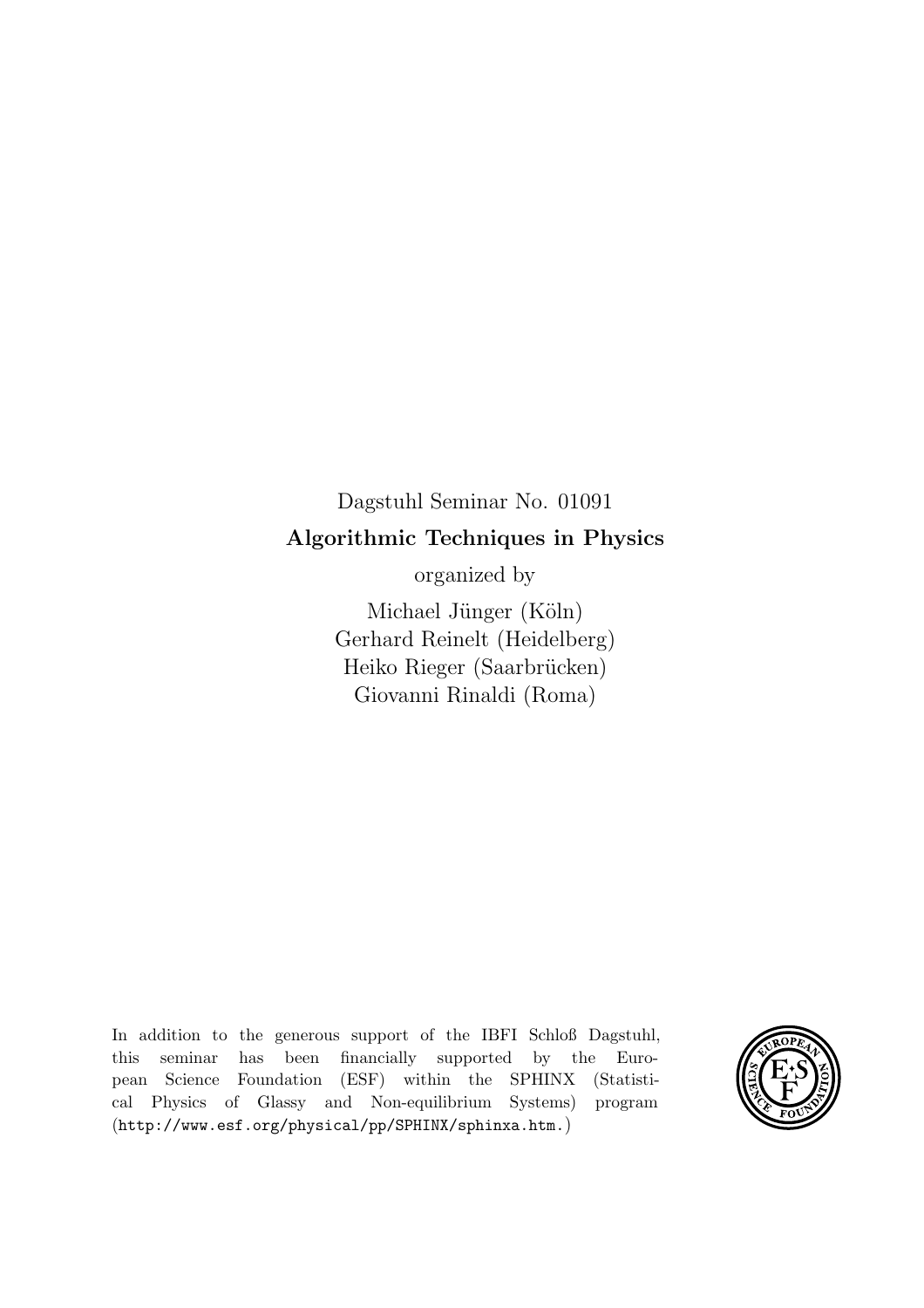# **Contents**

| $\mathbf 1$      | Preface                                                                                                                   | $\boldsymbol{4}$ |
|------------------|---------------------------------------------------------------------------------------------------------------------------|------------------|
| $\boldsymbol{2}$ | <b>Final Program</b>                                                                                                      | 6                |
| 3                | <b>Abstract of Presentations</b>                                                                                          | 10               |
|                  | Phil Duxbury                                                                                                              |                  |
|                  | Are random systems universal? Is there a zero temperature fixed point?                                                    | 10               |
|                  | Stephan Mertens                                                                                                           |                  |
|                  |                                                                                                                           | 11               |
|                  | Werner Krauth                                                                                                             |                  |
|                  | Absence of Thermodynamic Phase Transitions in Model Glass Formers<br>Naoki Kawashima                                      | 11               |
|                  | Renormalization Group and Optimization                                                                                    | 11               |
|                  | Alan Middelton                                                                                                            |                  |
|                  | Excitations in Physics and Challenges in Algorithms                                                                       | 12               |
|                  | Eira Sepälä                                                                                                               |                  |
|                  | Serial and Parallel Maximum Flow-Minimum Cut Algorithm Applied to Ran-                                                    |                  |
|                  | dom Bond and Random Field Ising Systems                                                                                   | 12               |
|                  | Viljo Petäjä                                                                                                              |                  |
|                  | Entanglement of Directed Lines in Disordered Environment                                                                  | 13               |
|                  | Jérôme Houdayer                                                                                                           |                  |
|                  |                                                                                                                           | 13               |
|                  | Olivier C. Martin                                                                                                         |                  |
|                  | Spin Glasses: Ground States and Energy Landscapes                                                                         | 14               |
|                  | <b>Frauke Liers</b>                                                                                                       |                  |
|                  | Studying the Spin Glass State by Combinatorial Optimization $\ldots \ldots$                                               | 14               |
|                  | Guy Hed                                                                                                                   |                  |
|                  | <i>Clustering analysis of the spin glass phase</i> $\ldots \ldots \ldots \ldots \ldots \ldots \ldots$                     | 15               |
|                  | Anna Gallucio                                                                                                             |                  |
|                  | Optimization via enumeration: Pfaffian method for Max-cut and for Ising<br>problem.                                       | 15               |
|                  | Riccardo Zecchina                                                                                                         |                  |
|                  | Part I: Combinatorial/Topological approach to non-planar lattice statistics                                               |                  |
|                  | Part II: Exact results in diluted spin glasses and random NP-complete combi-                                              |                  |
|                  |                                                                                                                           | 16               |
|                  | Martin Loebl                                                                                                              |                  |
|                  | An anti-algorithmic solution to 3-dimensional problems $\dots \dots \dots \dots$                                          | 17               |
|                  | Gerald Gruber                                                                                                             |                  |
|                  | Lagrangean Relaxation for Max-Cut Using Bundle Methods                                                                    | 17               |
|                  | Kurt Mehlhorn                                                                                                             |                  |
|                  | Recent Advances in the LEDA System<br>$\mathcal{A}$ . The second contribution of the second contribution of $\mathcal{A}$ | 18               |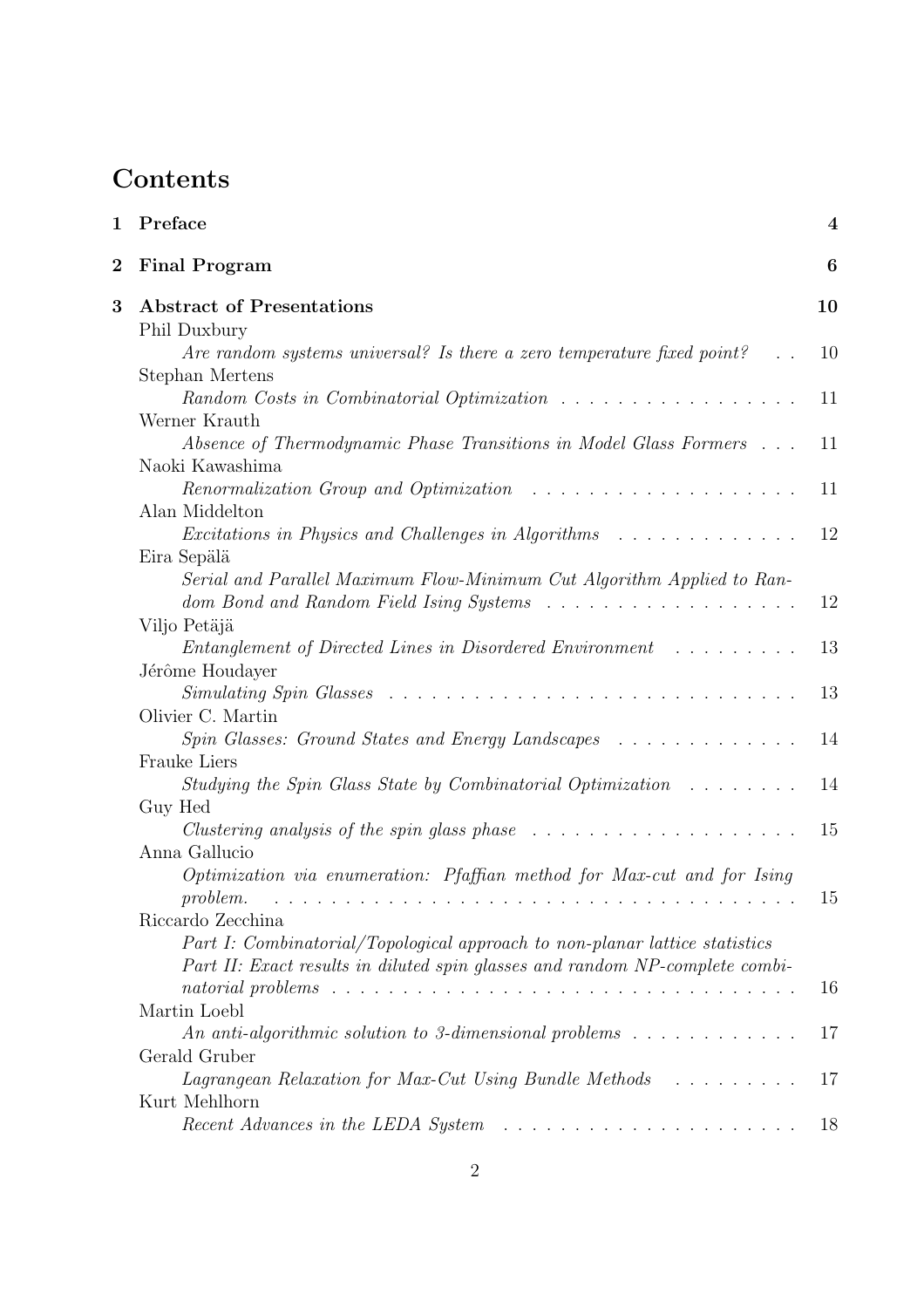| Alexander Hartmann                                                                                                                                                                                 |    |
|----------------------------------------------------------------------------------------------------------------------------------------------------------------------------------------------------|----|
|                                                                                                                                                                                                    | 18 |
| Martin Weight                                                                                                                                                                                      |    |
| Typical solution time for a vertex-covering algorithm on finite-connectivity<br>$random\;systems \quad \ldots \ldots \ldots \ldots \ldots \ldots \ldots \ldots \ldots \ldots \ldots \ldots \ldots$ | 19 |
| Kai Nagel                                                                                                                                                                                          |    |
| <i>Iterative Relaxation for Network Optimization in Transportation Simulations</i>                                                                                                                 | 19 |
| Hawoong Jeong                                                                                                                                                                                      |    |
| The Architecture of Complexity: From the Diameter of the WWW to the                                                                                                                                |    |
| Structure of the Cell $\ldots \ldots \ldots \ldots \ldots \ldots \ldots \ldots \ldots \ldots \ldots \ldots$                                                                                        | 19 |
| Jae-Dong Noh                                                                                                                                                                                       |    |
| Ground State Property Studies of Random Periodic Elastic Media with                                                                                                                                |    |
| a Maxflow/Mincut Algorithm $\ldots \ldots \ldots \ldots \ldots \ldots \ldots \ldots \ldots \ldots$                                                                                                 | 20 |
| Torben Hagerup, Heiko Rieger                                                                                                                                                                       |    |
| The $q \rightarrow \infty$ random bond Potts model at criticality as a combinatorial                                                                                                               |    |
|                                                                                                                                                                                                    | 20 |
| Miguel Anjos                                                                                                                                                                                       |    |
| Semidefinite Relaxations for the Max-Cut Problem                                                                                                                                                   | 21 |
| Christoph Helmberg                                                                                                                                                                                 |    |
| Numerical experiments with a semidefinite programming bound for spin glasses                                                                                                                       | 21 |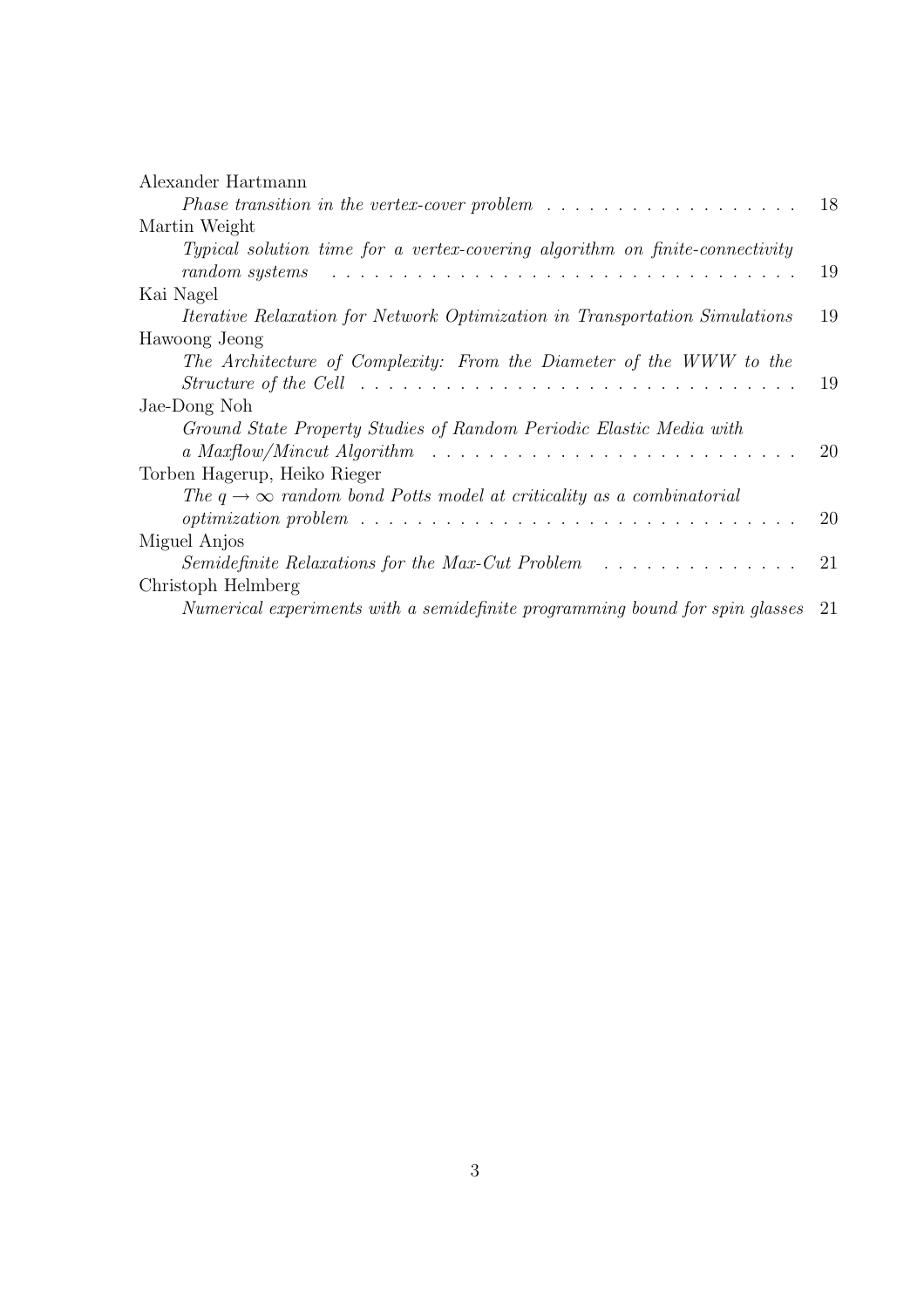## 1 Preface

Nearly three years earlier, in December 1997, the Dagstuhl Seminar "Algorithmic Techniques in Physics" took place. Researchers from Computer Science, Mathematics and Physics came together to discuss about algorithmic problems occurring in physics and physical concepts that might be useful in computer science. Bringing together people from three different areas was an experiment that, as all participants agreed in the end, turned out to be a success and, more importantly, should be repeated in the future.

The original seminar was motivated by the observation that traditionally, there has always been a strong scientific interaction between physicists and mathematicians in developing physical theories. However, even though numerical computations are now commonplace in physics, no comparable interaction between physicists and computer scientists had been developed. Since the last three decades the design and the analysis of algorithms for decision and optimization problems evolved rapidly. Simultaneously, computational methods in theoretical physics became a major research tool causing a fast growing challenge with regards to the underlying algorithmic concepts. The few interactions between physicists and computer scientists were often successful and provided new insights in both fields. For example, in one direction, the algorithmic community has profited from the introduction of general purpose optimization tools like the simulated annealing technique that originated in the physics community. In the opposite direction, algorithms in linear, nonlinear, and discrete optimization have turned out to be useful tools in physics. Surprisingly often physicists and computer scientists are concerned with very similar questions but use a different terminology disguising in this way the significant overlap and preventing fruitful collaboration. Many notions of physicists in particle physics the computer scientists call problems or algorithms in combinatorics and extremal graph theory.

During the first seminar it became clear that the communication that was intended by the organizers was indeed fruitful. The computer scientists realized rather quickly that computational physicists often deal with very similar problems and try to solve them with a sometimes more pragmatic approach. And the physicists profited from the most recent algorithmic development that were useful for them but usually reach their community only decades later. Actually a number of participants (including the organizers) took home various ideas that were later converted into scientific publications. Various algorithms from combinatorial optimization are now standard tools in the computational physics community that studies the properties of ground states of disordered and complex systems. Some problems have been solved, but new ones have emerged. On the other hand, new algorithmic techniques have been developed which might be useful in solving these new problems. The topics that we treated in the second seminar include:

• Applications of polynomial optimization algorithms, including their problem specific implementation, to random physical systems. Well established examples here are the max-flow/min-cut algorithm to disordered ferromagnets or the min-cost-flow-algorithm to ensembles of magnetic flux lines.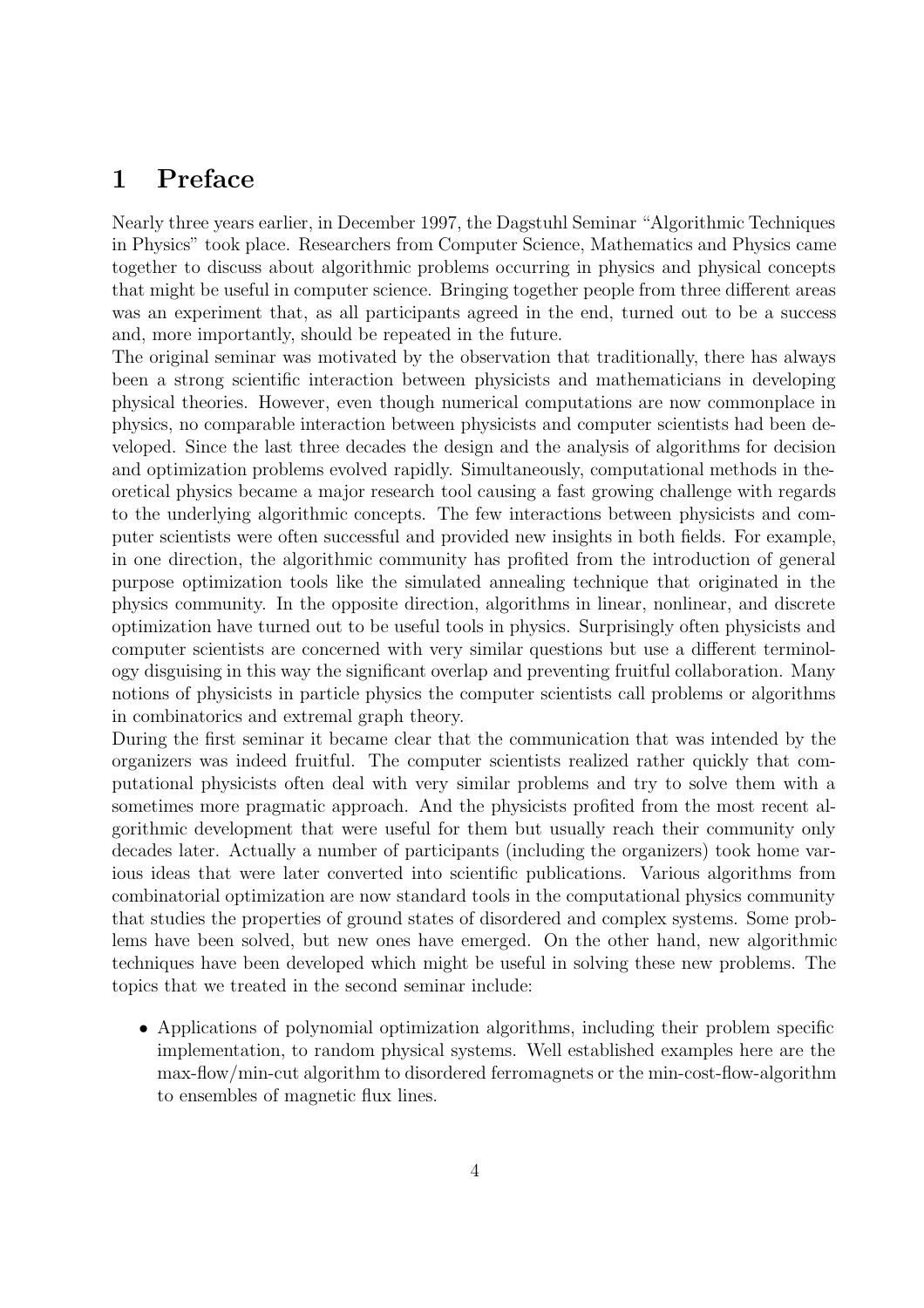- New developments in exact and heuristic algorithms for NP-hard physical problems, like the Coulomb- or the spin glass as well as new approaches to stochastic optimization. This included simulated annealing, genetic algorithms, semidefinite programming, Lagrangean relaxation, branch and cut, the Pfaffian method etc.
- Results on the nature of disordered systems and networks
- Concrete physical realizations of various standard problems in combinatorial optimization.
- The computational complexity of various computationally hard physical problems as they occur in the physics of glassy systems.
- Statistical properties and phase transitions of various standard problems in computer science like k-Sat etc.
- Scaling behavior of various geometric properties of standard algorithms applied to grid graphs.
- And many more.

We found that since the last seminar many language barriers between physicists, mathematicians and computer scientists have been overcome. In a relaxed research atmosphere, the proposed problems were modeled and analyzed in consistent terminology understandable to all three groups. Therefore, an intensive information exchange was possible. This improvement became particularly apparent in the open forum discussions, where everybody was welcome to propose a problem and ask for possible solution methods.

Interestingly, it became clear that there is an increasing overlap in the research fields of both communities: physicists become more and more interested in combinatorial optimization problems and study their physical nature, whereas computer scientists realize the importance of studying physically relevant problems.

Our goal was to to bring together the computer science, mathematical programming and physics communities in the pursuit of establishing new interactions and refreshing old ones, initiated in the '97 event. It turned out that we had chosen a good time for the second such Dagstuhl seminar.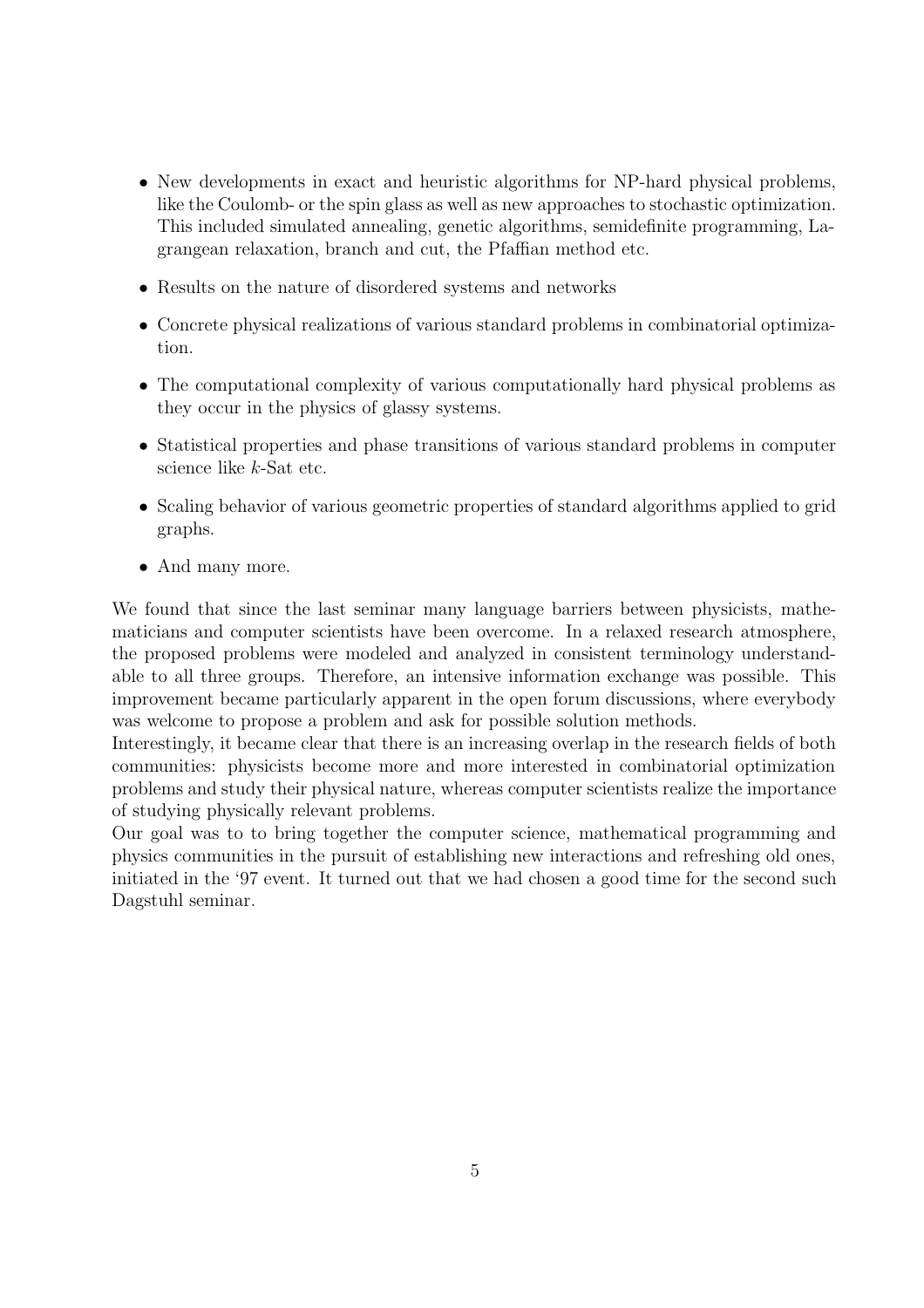## 2 Final Program

9:15 – 9:30 Introduction

Monday, 26. February 2001

9:30 – 10:15 Phil Duxbury Are random systems universal? Is there a zero temperature fixed point? 10:15 – 10:45 Coffee 10:45 – 11:30 Stephan Mertens Random Costs in Combinatorial Optimization 11:30 – 12:15 Werner Krauth Absence of Thermodynamic Phase Transition in Model Glass Formers 12:15 – 14:00 Lunch 14:00 – 14:45 Naoki Kawashima Renormalization Group and Optimization 14:45 – 15:30 Alan Middleton Connections between Excitations in Physical Systems and Algorithms 15:30 – 16:15 Coffee  $16:15 - 17:00$  Eira Seppälä Serial and Parallel Maximum Flow-Minimum Cut Algorithms Applied to Random Bond and Rondom Field Ising Systems  $17:00 - 17:45$  Viljo Petäjä Entanglement of Directed Lines in Disordered Environment 18:00 Dinner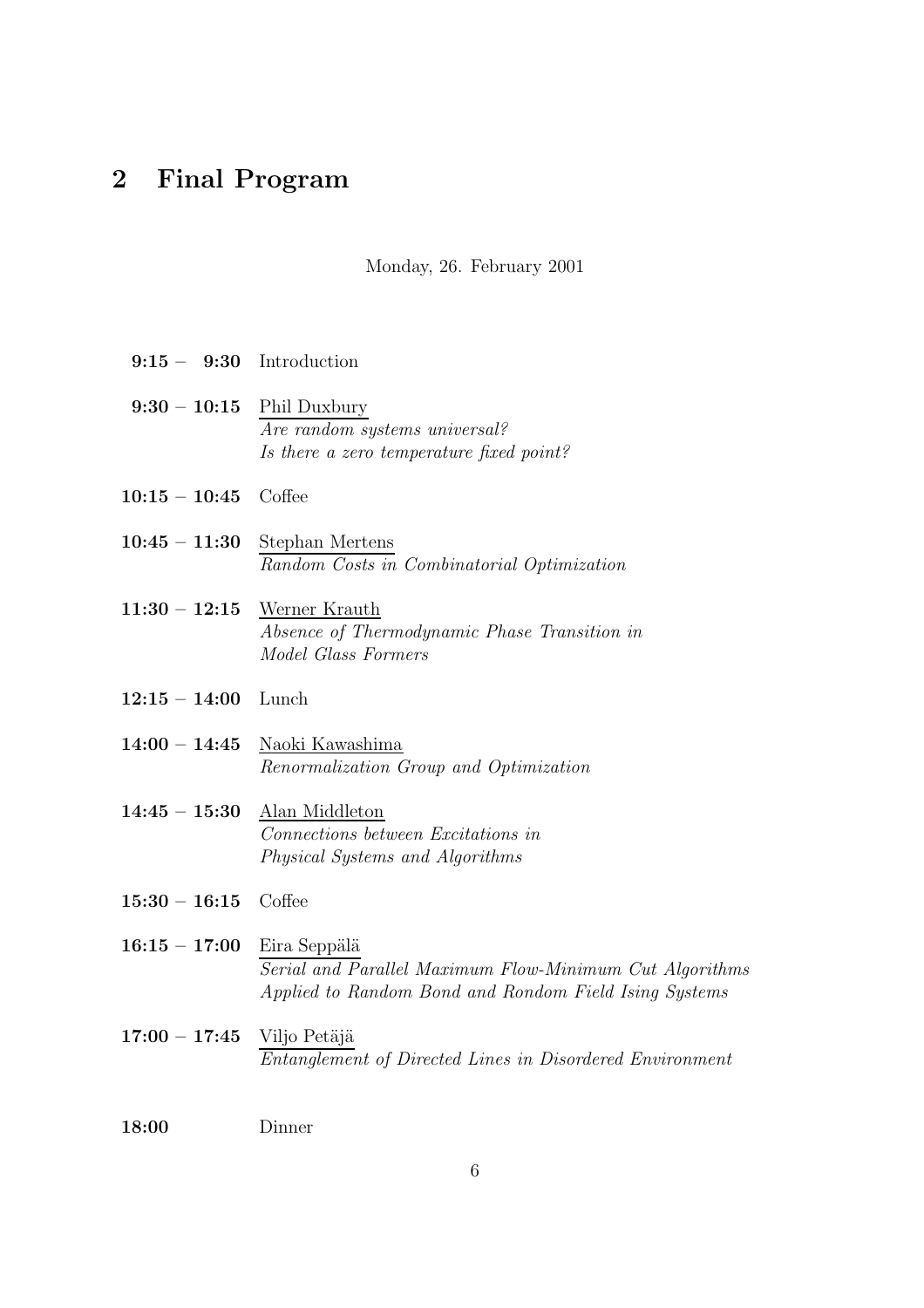## Tuesday, 27. February 2001

| $9:00 - 9:35$   | Jerome Houdayer                                                                   |
|-----------------|-----------------------------------------------------------------------------------|
|                 | Computing the Ground State of a Spin Glass                                        |
|                 | using Genetic Algorithms and Renormalization                                      |
| $9:35 - 10:15$  | Olivier Martin                                                                    |
|                 | Spin Glasses: Ground States and Energy Landscapes                                 |
|                 |                                                                                   |
| $10:15 - 10:45$ | Coffee                                                                            |
| $10:45 - 11:30$ | <b>Frauke Liers</b>                                                               |
|                 | Studying the Spin Glass State by Combinatorial Optimization                       |
|                 |                                                                                   |
| $11:30 - 12:15$ | Guy Hed                                                                           |
|                 | Clustering Analysis of the Spin Glass Phase                                       |
|                 |                                                                                   |
| $12:15 - 14:30$ | Lunch                                                                             |
|                 |                                                                                   |
| $14:30 - 15:30$ |                                                                                   |
|                 | Anna Gallucio<br>Optimization via enumeration:                                    |
|                 | Pfaffian method for max-cut and Ising problems                                    |
|                 |                                                                                   |
| $15:30 - 16:15$ | Coffee                                                                            |
|                 |                                                                                   |
|                 |                                                                                   |
| $16:15 - 17:00$ | R. Zeccchina                                                                      |
|                 | 1. Topological/combinatorial counting over non-planar lattices                    |
|                 | 2. Exact results in diluted spin glasses and<br>NP-complete optimization problems |
|                 |                                                                                   |
| $17:00 - 17:45$ | Martin Loebl                                                                      |
|                 | An anti-algorithmic solution to three-dimensional problems                        |
|                 |                                                                                   |
| 18:00           | Dinner                                                                            |

7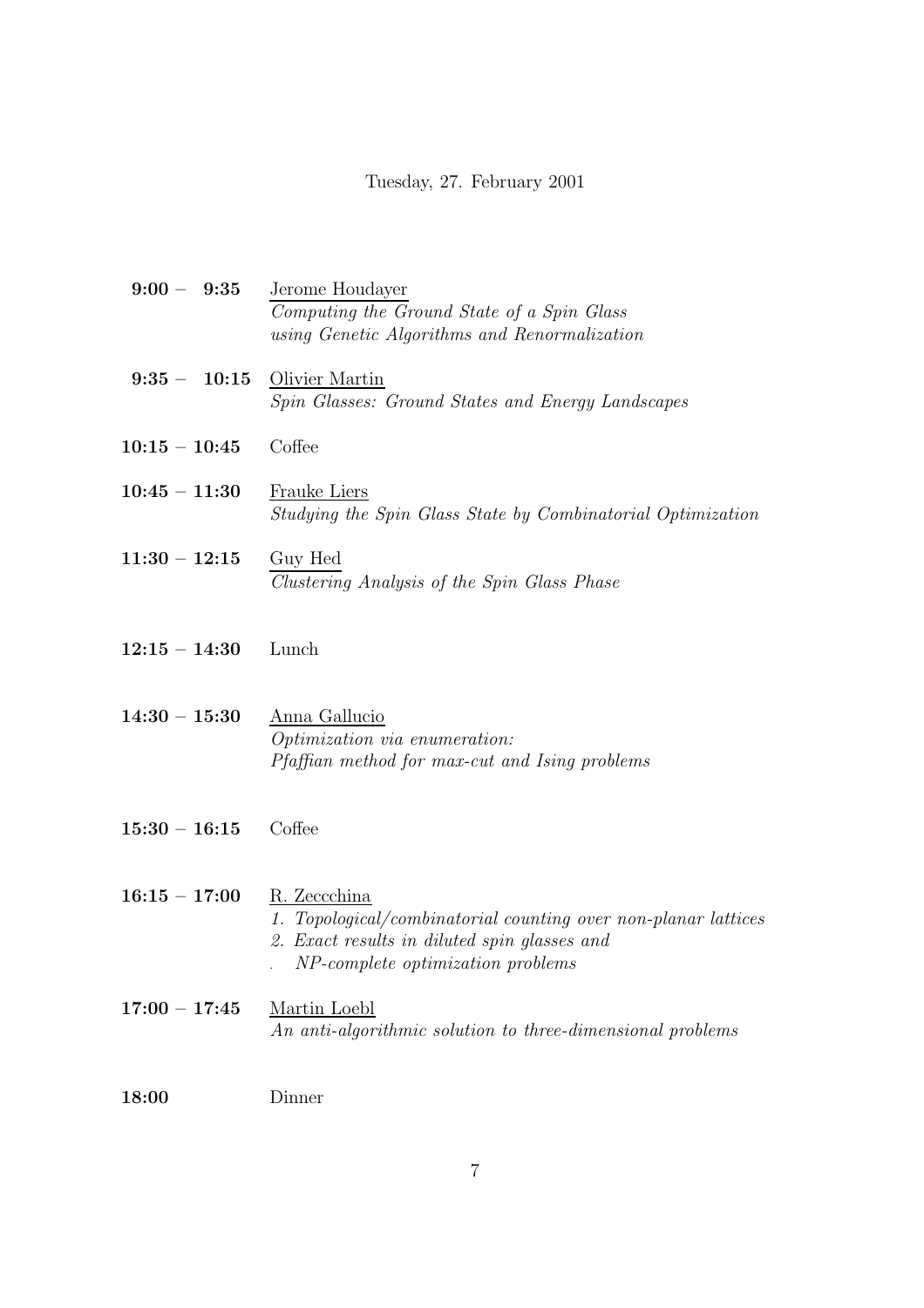#### Wednesday, 28. February 2001

- 9:00 9:40 Gerald Gruber Lagrangian Relaxations for Max-Cut Using Bundle Methods 9:40 – 10:30 Kurt Mehlhorn Recent Developments in LEDA 10:30 – 11:00 Coffee 11:00 – 11:45 Alexander Hartmann The Vertex-Cover Problem: Introduction and Experimental Results 11:45 – 12:30 Martin Weigt Phase Transition and Typical Computational Complexity of Vertex Covering Sparse Random Graphs
- 12:15 13:30 Lunch
- 13:30 18:00 EXCURSION
- 18:00 Dinner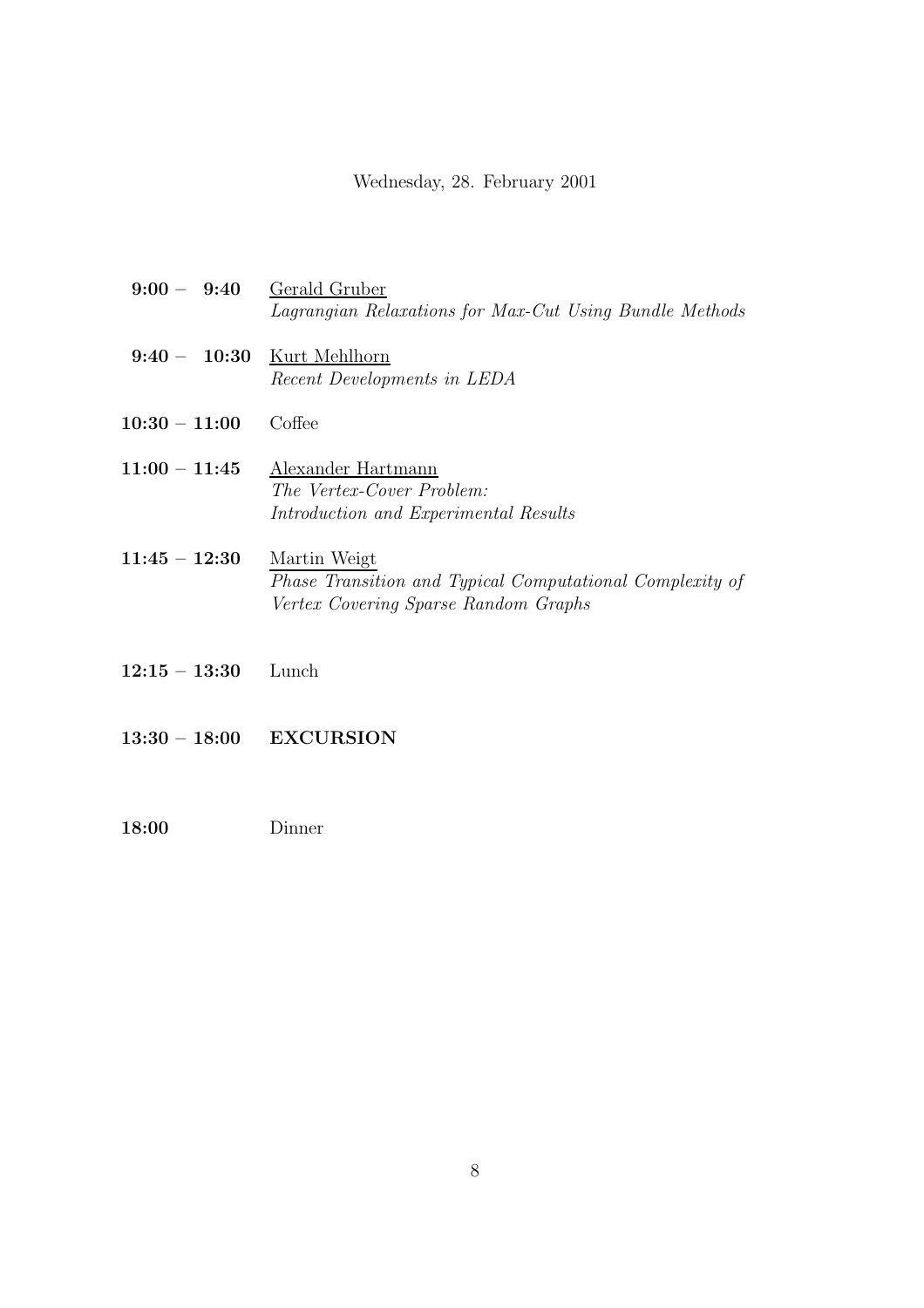#### Thursday, 1. March 2001

- 9:00 9:45 Kai Nagel Iterative Relaxation for Network Optimization in Transportation Simulations
- 9:45 10:30 Hawoong Jeong The Archicture of Complexity: From the Diameter of the WWW to the Structure of the Cell
- 10:30 11:00 Coffee
- $11:00 11:40$  Ingo Morgenstern Optimization for Tone Playing and Production Lines
- $11:40-12:15$  Jae-Dong Noh Ground State Property Studies of Random Periodic Elastic Media with a Maxflow/Mincut Algorithm
- 12:15 14:30 Lunch
- $14:30 16:00$  "Open problem" forum / Discussion: H. Rieger / T. Hagerup: Random Potts model / k-cut problem. F. Pfeiffer: Why physicist need minimal surfaces. etc. . . .

16:00 Coffee

18:00 Dinner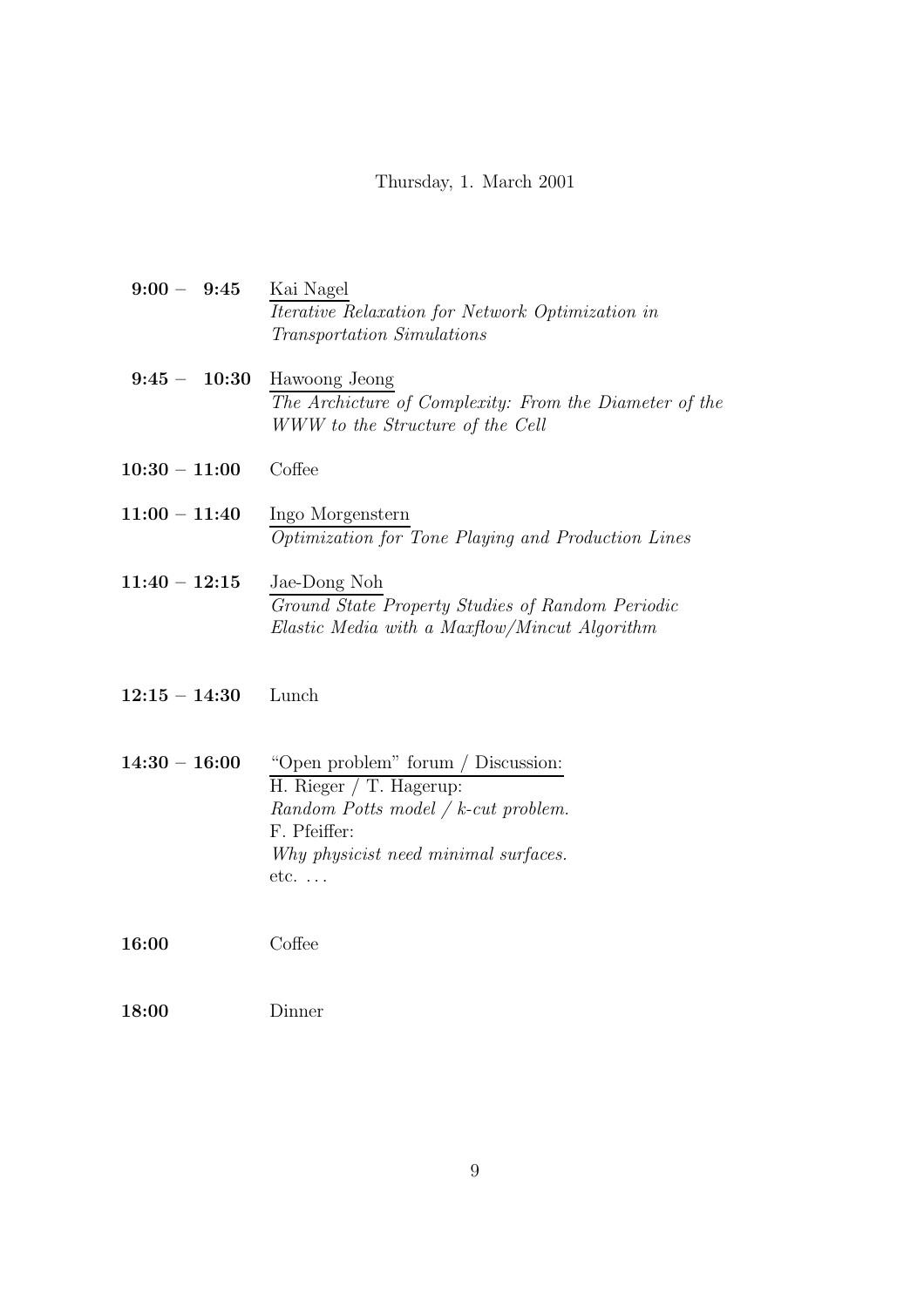#### Friday, 2. March 2001

| $9:00 - 9:45$   | Miguel Anjos<br><i>Semidefinite Programming Relaxations for Max-Cut</i>                                  |
|-----------------|----------------------------------------------------------------------------------------------------------|
| $9:45 - 10:30$  | Christoph Helmberg<br>On Numerical Experiments with a<br>Semidefinite Programming Bound for Spin Glasses |
| $10:30 - 11:00$ | Coffee                                                                                                   |
| $11:00 - 12:00$ | "Open problem" forum cont. / Discussion / Farewell                                                       |
| 12:15           | Lunch                                                                                                    |

## 3 Abstract of Presentations

### Phil Duxbury

Are random systems universal? Is there a zero temperature fixed point?

In studies of scaling phenomena and phase transitions in random systems, the physics community often takes regular graphs and also idealised disordered distributions. It is important to know if the behavior of these idealised systems carries over to the behavior of disordered materials, such as random magnets and glasses, polycrystalline materials, flux lines in superconductors and diffusion in doped semiconductors. Only some aspects of the models apply to these real problems, namely scaling exponents and amplitude ratios near critical points. However we need these quantities to by universal to changes of many of the details in the lattice models.

Specifically, in disordered systems we hope that the scaling behavior at zero temperature is typical of that at finite temperature (i.e. there is a zero temperature fixed point) and that the scaling behavior does not depend on the details of the disorder distribution or lattice structure(though we expect dimensionality to be important). We have shown that the minimum spanning tree (MST) geometry is universal for all disorder distributions, while the shortest path tree has two known universality classes. The DPRM class for weak disorder and the MST class at strong disorder. In contrast the random field Ising model on a complete graph is non-universal in the ground state. However universality is restored at finite temperature. Thus either the RFIM ground state is not characteristic of the behavior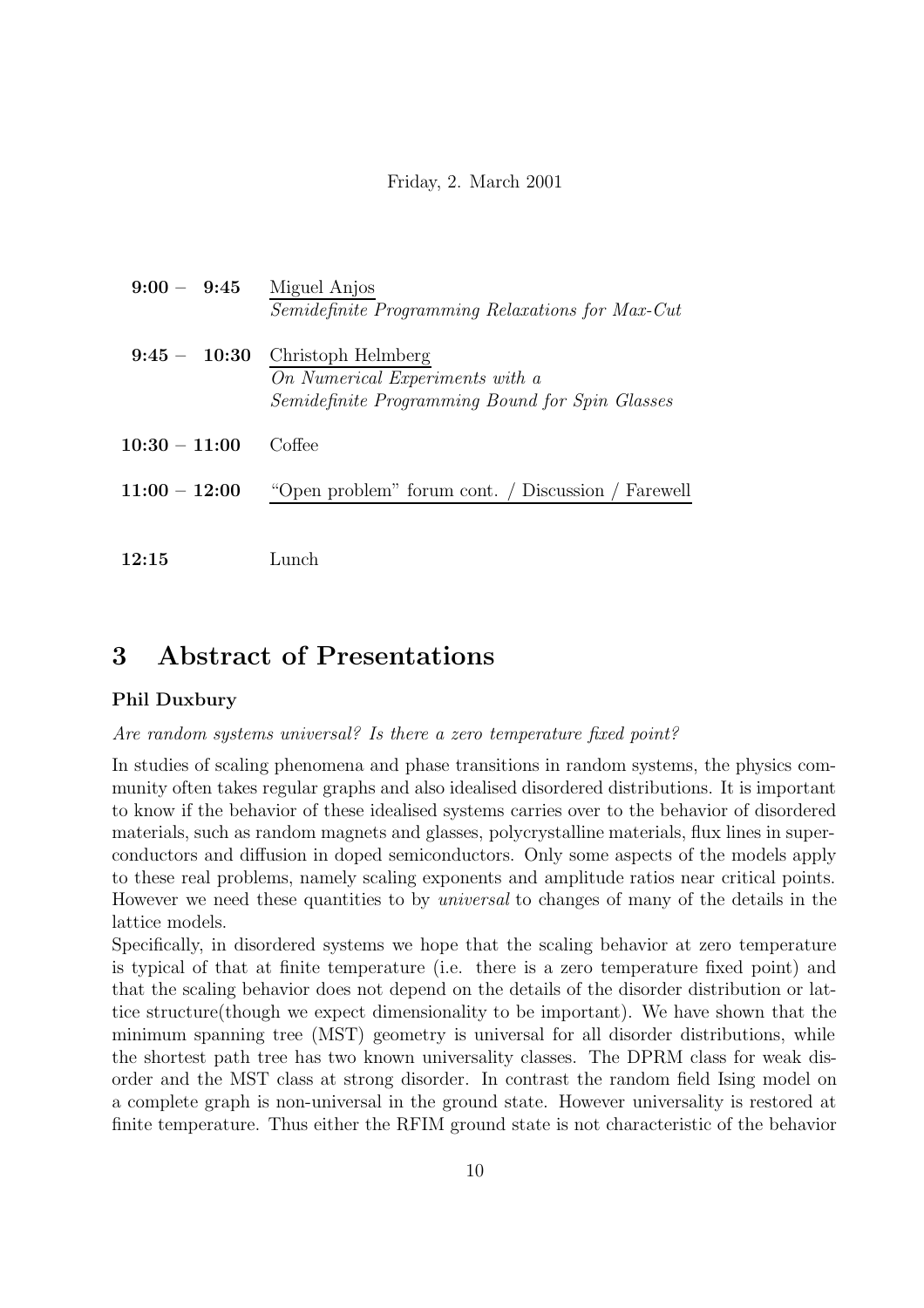at finite temperature or the RFIM mean-field theory is pathological. We are studying the effect of different disorder distributions on the three-dimensional RFIM to see which of these conclusions is correct.

#### Stephan Mertens

#### Random Costs in Combinatorial Optimization

The random cost problem is the problem of indentifying the minimum in a list of random numbers. By definition, this problem cannot be solved faster than by exhaustive search. It is shown that a classical NP-hard optimization problem, number partitioning, is essentially equivalent to the random cost problem. On the one hand this explains the bad performance of heuristic approaches to the number partitioning problem but on the other hand allows to calculate the probability distributions of the optimum and sub-optimum costs.

#### Werner Krauth

#### Absence of Thermodynamic Phase Transitions in Model Glass Formers

The nature of the glass transition has been a subject of much controversity for at least the last 50 years. It is clear (from a phenomenological point of view) that it corresponds to the point at which the viscosity of a structurally disordered liquid reaches a value typical for a crystal. But it is not clear whether the glass transition is a purely dynamical phenomenon or whether an underlying thermodynamic transition is responsible for the pronounced slowdown of the system. In this talk, the viscosity of the liquid is related to the equilibration time of a particular (local) Monte Carlo algorithm. However, we can also perform Monte Carlo simulations with a new Cluster Algorithm which remains ergodic even far within the glassy phase. In a system of polydisperse hard disks in two dimensions, we find no evidence for a thermodynamic phase transition up to very high densities; the glass is thus indistinguishable from the liquid on purely thermodynamic grounds.

Work done in collaboration with L. Santen (Paris).

#### Naoki Kawashima

#### Renormalization Group and Optimization

Renormalization group is one of the most essential ideas in recent developments of statistical physics. It gives a microscopic foundation for scaling and universality. It is pointed out that a procedure similar to Kadanoff's real space renormalization transformation can be quite useful to construct an efficient heuristic algorithm for a class of optimization problems. In contrast to its application to uniform systems, it turns out to be advantageous to define block spins in such a way that the underlying structure of the system may be taken into account. This is accomplished by taking a few replicas of the system, partially optimizing them using any known algorithm, and then comparing them. The efficiency of the method is demonstrated in the application of it to the 2d Ising spin glass model. As a result, we observe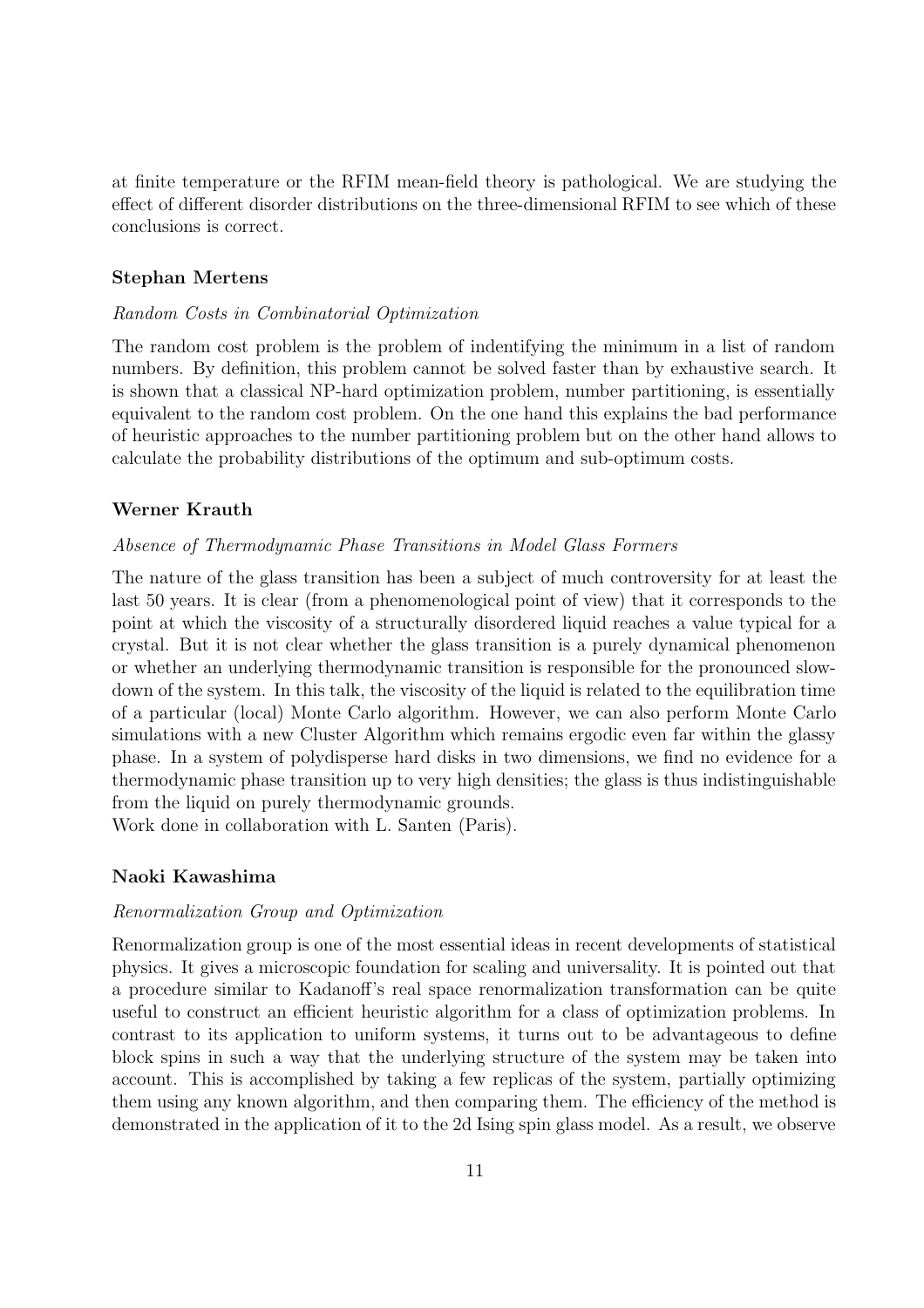fractal nature of the low-lying excitations of the model, i.e., droplets, which dominates the system behavior at low temperature.

#### Alan Middelton

#### Excitations in Physics and Challenges in Algorithms

This talk emphasized the importance and challenge of studying excitations in disordered materials using combinatorial optimization and the relation between physical properties and time bounds on algorithms. A list of applications of combinatorial optimization was reviewed and two problems in P, the random field Ising magnet (RFIM) and the two dimensional elastic medium (solved using bipartite matching) were introduced. Excitations correspond to the physical degrees of freedom at each scale and are used to describe the dynamics of a system. The uniqueness of the optimal solution in the interior of a large graph in the limit of large graphs corresponds to the physical notion of one or two ground states in the thermodynamic limit. As presented for the case of the random field Ising model, this uniqueness gives bounds on the time needed to find a ground state; critical slowing down of the push-relabel flow algorithm is evident at the physical phase transition. Excitations can be found in the planar bipartite mataching (elastic medium) by detecting negative cycles in a modified graph. Open questions remain about the (worst case or typical) complexity of finding certain excitations.

#### Eira Sepälä

#### Serial and Parallel Maximum Flow-Minimum Cut Algorithm Applied to Random Bond and Random Field Ising Systems

The random field Ising model and domain walls in random bond Ising systems are studied using a maximum flow - minimum cut algorithm. The mapping of the random Ising systems to flow graphs is shown. The method, Push-and-Relabel algorithm, is presented and the technical details of the implementation are reported. A parallel version of Push-and-Relabel algorithm using domain decomposition is presented and shown to be useful for increasing the memory available, but not for reducing CPU-time. Using the parallel algorithm the system sizes  $400^3$  and  $200^3$  for random bond and random field systems, respectively, are achieved. The use of residual graphs when studying sensitivity of the ground state structure to a perturbation is introduced. As examples some results of the problems studied are shown: {11} and {111} oriented random bond domain walls with a periodic potential in the limit of large amplitude of the potential move by discrete jumps between potential valleys and finally roughen over the potential barriers. Domain walls in random bond magnets with an applied field change by discrete jumps. In two-dimensional random field Ising magnets a percolation phenomenon is studied. The sensitivity of percolation clusters is calculated using the residual graph method and the number of so called "red clusters" is shown to scale as the red sites in standard percolation.

This work is done in collaboration with M. Alava, P. Duxbury, C. Moukarzel, and V. Petäjä.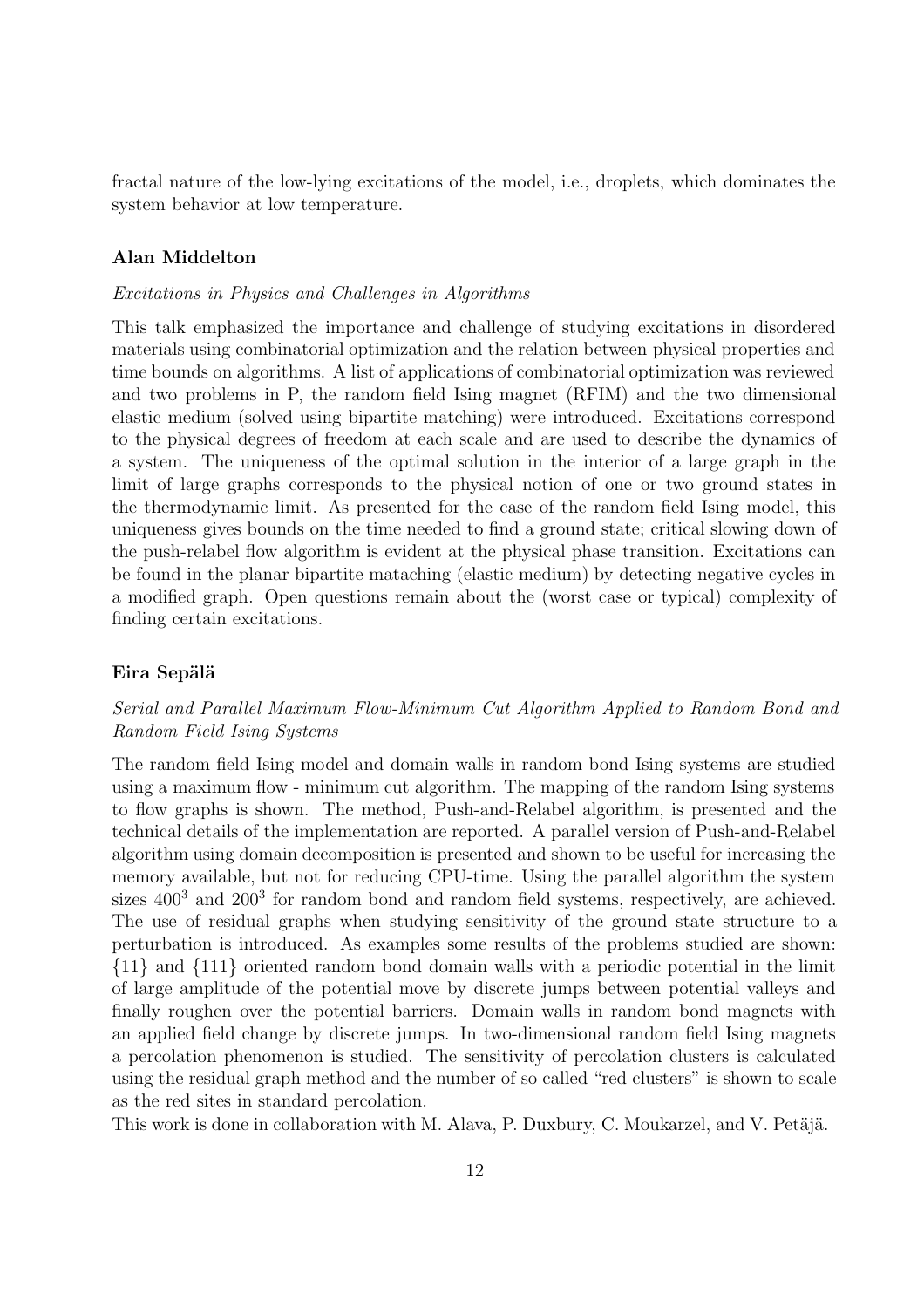#### Viljo Petäjä

Entanglement of Directed Lines in Disordered Environment

During the recent years an intensive theoretical research has been carried out to clarify the effects of thermal fluctuations, disorder and deffects on the properties of flux line systems [1]. This research is heavily motivated by the experimental connection to dirty type-II superconductors, in which vortices (flux lines) interact with disorder. The disorder gives a rise to a complicated phase diagram [2]. At low temperatures with a strong point disorder flux lines form a vortex glass. This phase is characterized by a topologically complicated geometric configuration of entangled flux lines.

We investigate entanglement of flux lines or directed polymers in disordered media (DPRM) with an exact numerical method [3]. The algorithm finds a joint ground state for N lines in three dimensions. In the case of a single line system the roughness exponent is well known [4] but for the roughening of a N-line system there is not yet found any satisfactory scaling relation. This demonstrates the non-triviality of N-line systems.

In [5] Drossel and Kardar calculated distributions of winding angles in the case of a single line and also investigated the winding of a random walker. We generalize the calculations to N-line systems. We investigate the scaling of winding angle and the formation of flux line bundles. We find scaling relation for the winding angle.

This work has been done in collaboration with H. Rieger, University of Saarbrücken.

- [1] R. Bikbov, S. Nechaev, cond-mat/0010466 K.V. Samokhin, Phys. Rev. Lett. 84 (2000) 1304 Y. Y. Goldschmidt, Phys. Rev. B 56 (1997) 2800 T. Hwa, T. Nattermann, Phys. Rev. B 51 (1995) 455 I. Arsenin, T. Halpin-Healy, J. Krug, Phys. Rev. E 49 (1994) 3561 T. Hwa, P. Le Doussal, D. R. Nelson, V. M. Vinokur, Phys. Rev. Lett. 71 (1993) 3545
- [2] T. Nattermann, S. Scheidl, cond-mat/0003052 G. Blatter et al, Rev. Mod. Phys. 66 (1994) 1125 T. Giamarchi, P. Le Doussal Phys. Rev. B 55 (1997) 6577
- [3] H. Rieger, Phys. Rev. Lett. 81 (1998) 4488
- [4] T. Halpin-Healy, Y.-C. Zhang, Phys. Rep. 254 (1995) 215
- [5] B. Drossel, M. Kardar, Phys. Rev. E 53 (1996) 5861

#### Jérôme Houdayer

#### Simulating Spin Glasses

Computing the ground state of a spin glass A genetic algorithm is presented which is able to find a spin glass ground state with high probability up to sizes as large as  $14<sup>3</sup>$  in reasonable time. A renormalization procedure (first introduced by N. Kawashima) is used which given a set of spin configurations produces a smaller spin glass problem with the common parts of the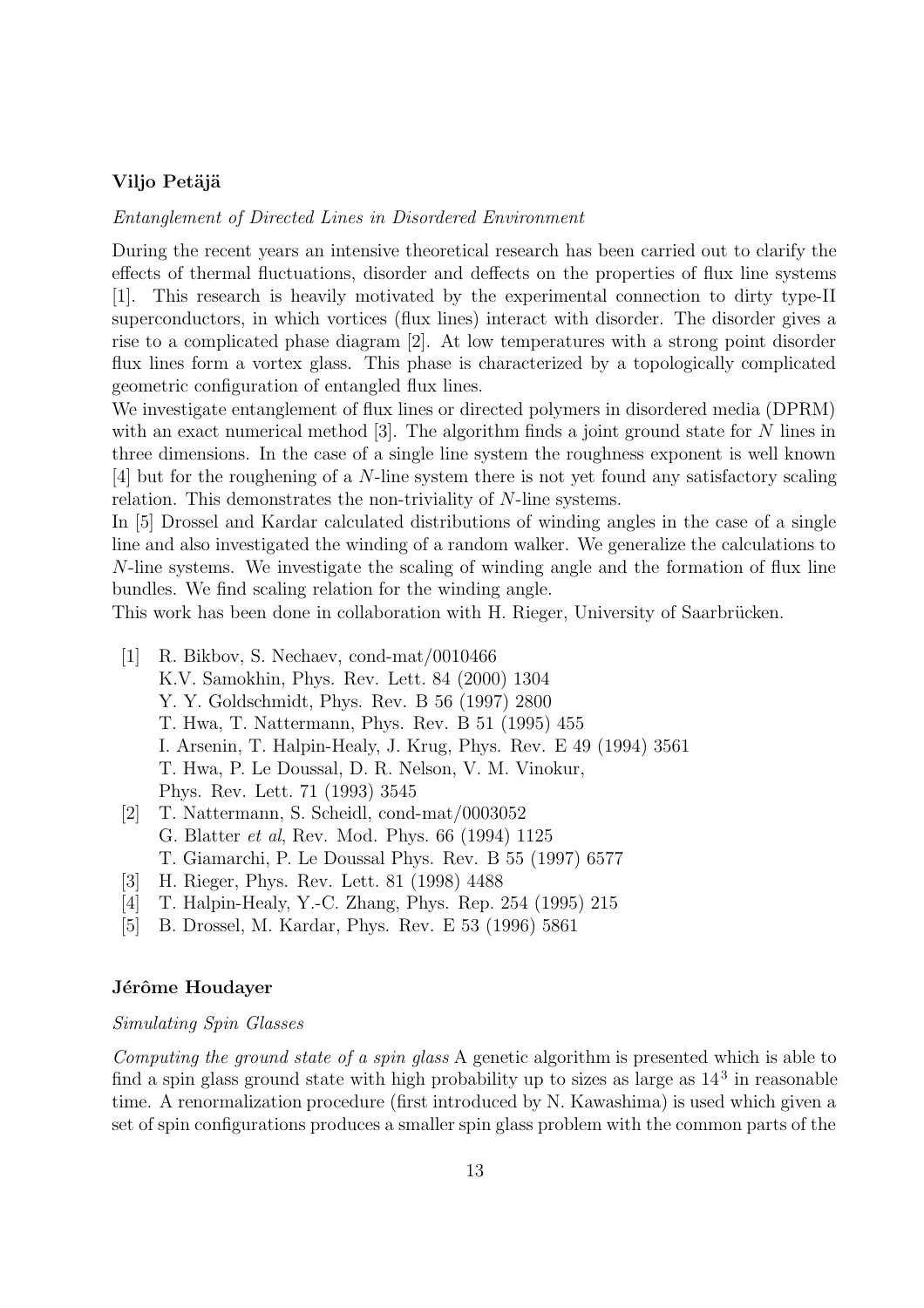given configurations frozen. This procedure is implemented recursively together with a local search to optimize on all scales. Moreover, in opposition to standard genetic algorithms, the population is allways forced towards smaller energy, which assures convergence and efficiency. Cluster Monte Carlo for 2-d spin glasses A new Monte Carlo algorithm for 2-d spin glasses is presented. This algorithm uses clusters defined as in the renormalization procedure. The use of clusters together with parallel tempering make this algorithm more than one thousand time faster than previous methods. Using this tool one can equilibrate  $100<sup>2</sup>$  spin systems downto to  $T = 0.1$ . Numerical simulations shows that for the 2-d  $\pm 1$  spin glass, the correlation length diverges as  $\xi \sim e^{-2\beta J}$  in contradiction to standards lore.

#### Olivier C. Martin

#### Spin Glasses: Ground States and Energy Landscapes

We examine excited states in spin glasses on grid graphs (3 dimensional cubic lattices, up to sizes  $12 \times 12 \times 12$ ). Our algorithm for finding ground states is the genetic renormalization algorithm (cf. previous talk by J. Houdayer). The edge weights are Gaussian independent random variables, and we study this system with both free and with periodic boundary conditions. Now, given an instance (set of weights),

- compute the ground state
- choose two spins at random and impose the constraint that their relative orientation changes
- compute the new ground state including this constraint

The two ground states differ by a connected cluster of spins containing say  $V$  spins. By considering both the distribution of  $V$  and the topology of the connected cluster, we give numerical evidence that the Fisher Huse exponent  $\theta$  (defined from  $\Delta E$  goes as  $r^{\theta}$ ) is zero. Numerous open questions remain, in particular concerning the geometric nature of these system-size excitations. We suggest that ground state solvers capable of handling  $15 \times 15 \times 15$ grids would have a high impact in the spin glass community. In collaboration with J. Houdayer and F. Krzakala

#### Frauke Liers

#### Studying the Spin Glass State by Combinatorial Optimization

Spin glasses are certain alloys, e.g. CuMn. We are interested in the nature of the spin glass phase that might occur while cooling down the alloy to deepest temperatures. We are considering the Hamiltonian in the Edwards Andersen model. By a branch and cut algorithm we can determine exact ground states of spin glasses, i.e., the global minimum of the Hamiltonian. By applying a weak perturbation to the bulk of the system we study low lying excited states. With extensive statistics and state of the art system sizes we test different models suggested and discussed for the nature of the spin glass state, i.e., the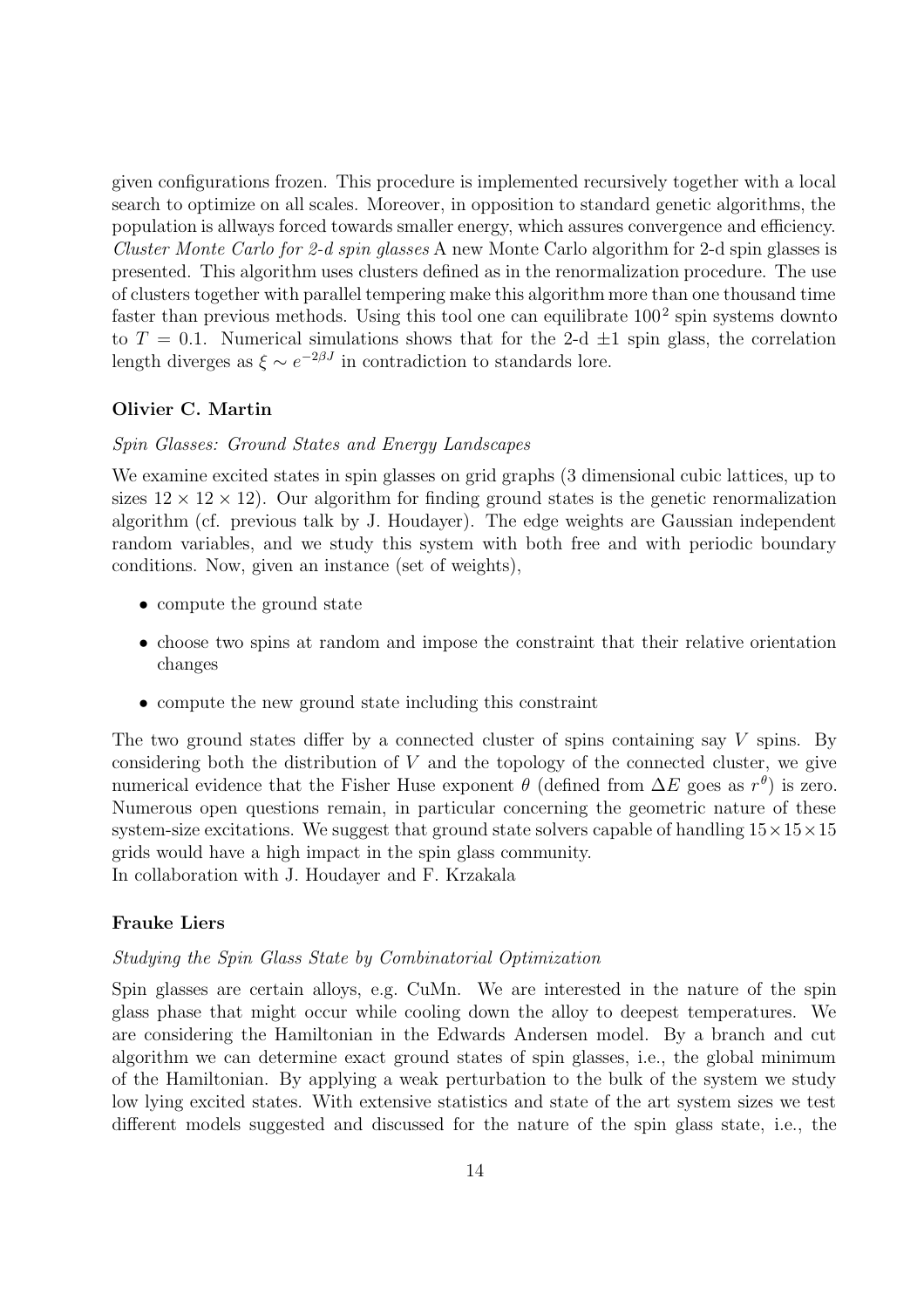droplet scaling, mean field and some intermediate picture. The preliminary results up to  $L = 10$  do not support clearly one of these pictures since finite size effects may be large. This work is done in cooperation with M. Jünger, M. Palassini, A.P. Young. Ideas from M. Diehl, G. Reinelt and G. Rinaldi contributed much to the algorithm.

#### Guy Hed

#### Clustering analysis of the spin glass phase

Clustering is a procedure in which a set of objects is partitioned into groups or clusters, so that objects that are more 'similar' are grouped together.

We generate an unbiased sample of states for a 3d spin glass at  $T < T_c$ . In order to investigate the nature of the state space we cluster the states. The states are separated into two clusters,  $\mathcal C$  and  $\bar{\mathcal C}$ , related by spin-flip symmetry. Each of these is partitioned into two clusters:  $\mathcal C$  into  $\mathcal{C}_1$  and  $\mathcal{C}_2$ ;  $\bar{\mathcal{C}}$  into  $\bar{\mathcal{C}}_1$  and  $\bar{\mathcal{C}}_2$ . We relate each state cluster to a Gibbs state – a free energy valley.

In order to investigate the micro-structure of the system we cluster the spins. We find at least two macroscopic spin domains in which the spins are highly correlated. These spin domains determine the state space landscape. The free energy barrier separating the Gibbs states  $\mathcal C$  and  $\mathcal C$  is related to the largest spin domain. The barrier between the Gibbs states  $\mathcal{C}_1$  and  $\mathcal{C}_2$  (as well as between  $\bar{\mathcal{C}}_1$  and  $\bar{\mathcal{C}}_2$ ) is related to the second largest spin domain.

We can use the above mapping of the phase space to improve the analysis of different observables, such as the overlap distribution, by calculating them only for the relevant part of the phase space, in which they take a non-trivial value.

This work was done in collaboration with: E. Domany, A. K. Hartmann, D. Stauffer, M. Palassini and A. P. Young.

#### Anna Gallucio

#### Optimization via enumeration: Pfaffian method for Max-cut and for Ising problem.

The theory of Pfaffian orientations has been introduced in statistical physics as a useful technique to solve problems having a pure combinatorial flavour. Using this theory, Kasteleyn proved in early sixties that the number of perfect matchings of planar graphs may be computed efficiently by evaluating the Pfaffian of an antisymmetric matrix. He also stated that the result might be extended to graphs of higher genus q using a linear combination of 4 <sup>g</sup> Pfaffians instead of a single one. He did not give a rigorous mathematical proof of his statement since the method was considered of little practical use. So, a close analysis was carried out by Kasteleyn only for the case of toroidal grids, or, equivalently, square lattices with periodic boundary conditions.

In an earlier joint paper with M. Loebl, we gave a rigorous proof of Kasteleyn's statement for general graphs embeddable on orientable surfaces of genus  $q$  and provided an explicit description of the  $4<sup>g</sup>$  coefficients used in the linear combination of Pfaffians (partial results for graphs of genus  $g > 1$  were obtained independently by T. Regge and R. Zecchina).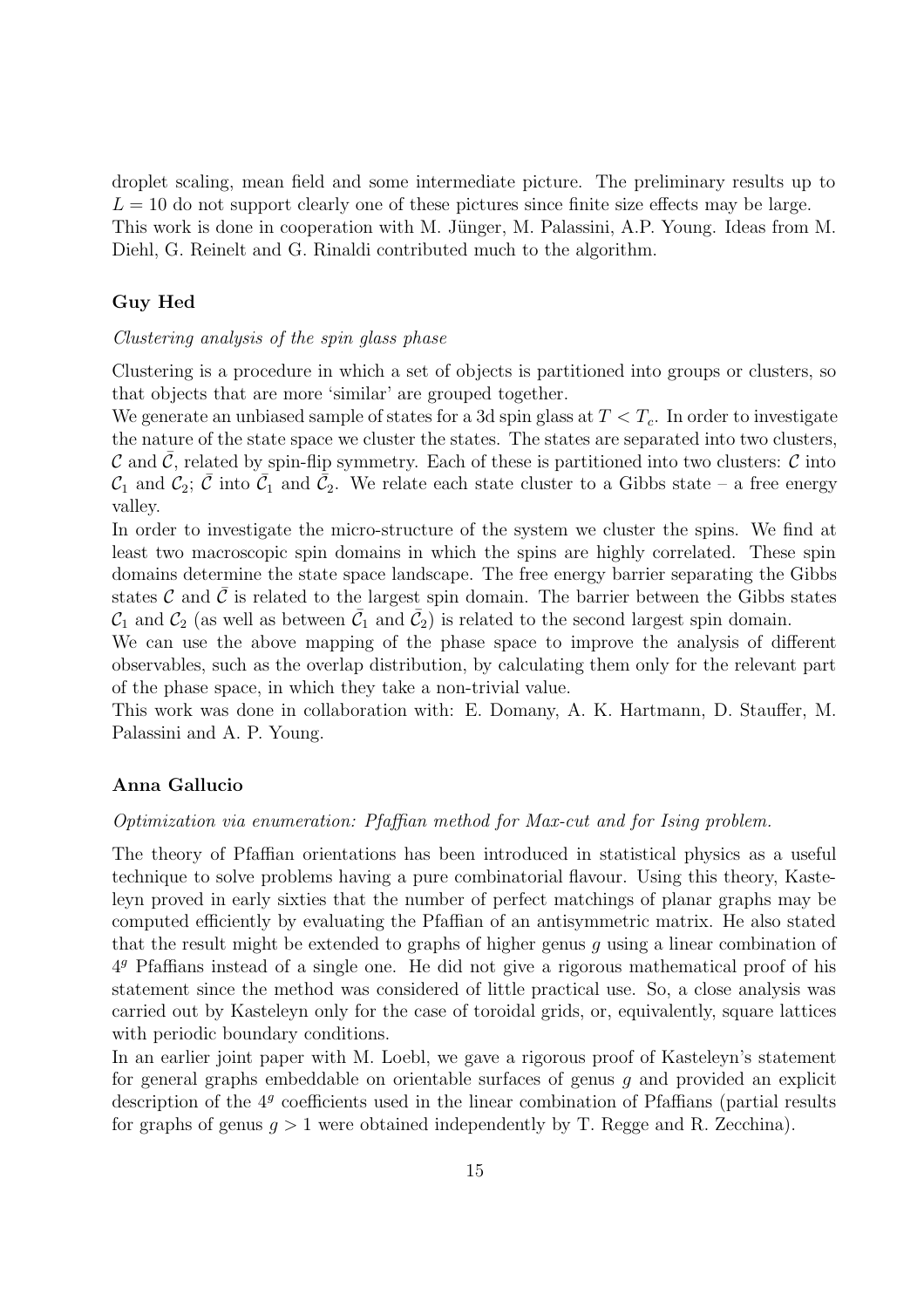Using the enumeration duality for the generating function of cuts, or, in more physical terms, the high-temperature expansion of the partition function of the Ising model, we proved the existence of a polynomial time algorithm to solve the *max-cut* problem in the class of graphs of bounded genus g.

In the lecture, we overviewed the algorithm and presented an implementation developed to compute the *partition function* of a two-dimensional  $\pm J$  Ising spin glass. The use of modular arithmetics joint with the chinese remainder theorem allowed us to obtain an exact integer algorithm which solves instances up to  $40 \times 40$  in reasonable time. The overall complexity of the algorithm is  $O(n^{3.5})$  where n is the size of the lattice, but the computation of the Pfaffians can be easily decomposed into  $O(n)$  independent computations, so that a faster, parallel implementation of the algorithm is possible.

(joint work with M. Loebl and J. Vondr<sup>ak)</sup>

#### Riccardo Zecchina

### Part I: Combinatorial/Topological approach to non-planar lattice statistics Part II: Exact results in diluted spin glasses and random NP-complete combinatorial problems

Part I: Among the known approaches to the evaluation of the  $D=2$  Ising partition function which have followed the celebrated Onsager solution, the Pfaffian method fully exploits the combinatorial and topological properties of the lattices (or graphs) by relating the partition function to the generating function of close–packed dimer configurations. Though the method is in principle independent from the dimensionality of the lattice, the corresponding analysis in three dimensions has never been developed, due to the difficulty of extending Kasteleyn's Orientation Theorem to the case of non-planar lattices. We have dealt with the issue of extending such a combinatorial approach to general lattices of non-trivial topological genus (T.Regge and R.Zecchina, J.Math.Phys. 37, 2796 (1996)). The partition function (i.e. the weighted matching polynomial) is given by the sum of  $2^{2g}$  Pfaffians and the chief result consists in a general rule that determines the sign with which each Pfaffian appears in the expansion of the partition function. Indeed, such signs can be computed explicitly by a simple topological argument based on the structure of the intersection and orientation of the homology cycles that can be defined on the lattice. For the case of group lattices, we have also shown that the computation of the partition function is greatly simplified by the use of symmetries of an extended group which greatly reduces the number of distinct Pfaffians. As a representative example we have obtained the complete solution for the Ising model on a finite lattice  $(N=168)$  of genus  $g=3$  known as the Klein lattice group. Successively, we have further generalized the above results to lattices of high topological genus (g proportional to the number N of vertices) and to the general problem of evaluating the permanent of 0-1 matrices (T. Regge and R. Zecchina, J.Phys.A 33, 741-761 (2000)). The 3D Ising model and the dimer coverings problem on a cubic lattice, where  $q = 1 + N/4$ , have been discussed in detail. As expected, the expansion of the partition function is shown to be given by  $2^{2g} = 2^{2+N/2}$  Pfaffians classified by the oriented homology cycles of the lattice. Correct counting is guaranteed by a signature term which depends on the topological intersection of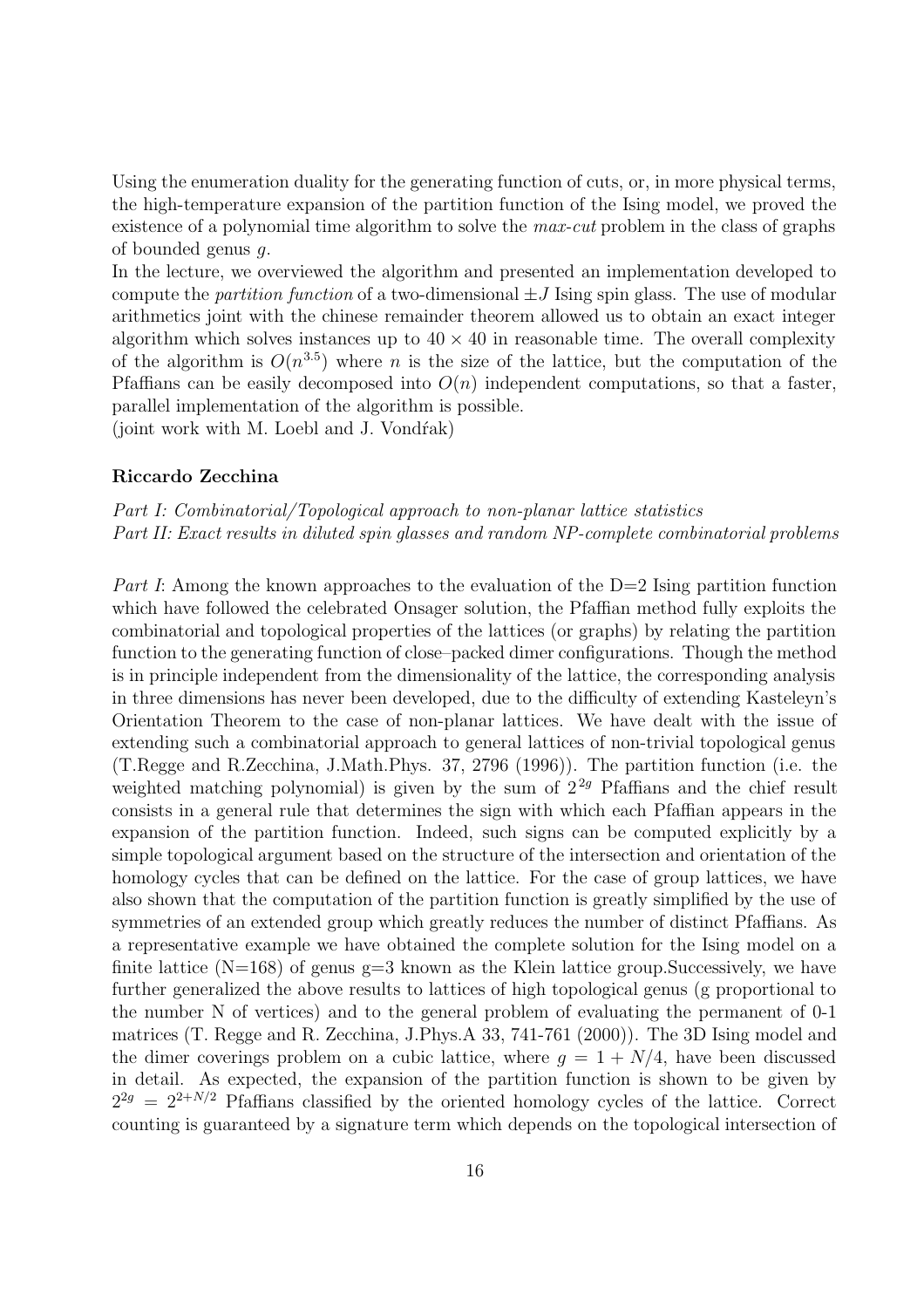the oriented cycles through a simple bilinear formula. Finally, the same formalism has been applied to the counting problem of perfect matchings over general lattices and provides a determinant expansion of the permanent of 0-1 matrices.

Note: An alternative derivation of similar results can be found in the work of Galluccio and Loebl.

Part II: We study the low temperature properties of spin glass models with finite connectivity and optimization problems. In the context of one-step replica symmetry breaking theory, we study a simple functional Ansatz which is exact for p-spin like models over random hypergraphs of uniform degree. The ground state energy can be computed as a function of the connectivity. The results for two representative cases, the  $p$ -spin model and the Bicoloring optimization problem, are given. For fluctuating connectivity, the same Ansatz can be used in a variational way: for  $p$ -spin models (also known as  $p$ -XOR-SAT in computer science) it provides the exact configurational entropy together with the dynamical and static critical connectivities (for  $p = 3$ ,  $\gamma_d = 0.818$  and  $\gamma_s = 0.918$  resp.), whereas for hard optimization problems like 3-SAT or Bicoloring it provides the lowest known upper bounds for their critical thresholds  $(\gamma_c^{var} = 4.396 \text{ and } \gamma_c^{var} = 2.149 \text{ resp.}).$  (S.Franz, M.Leone, F.Ricci-Tersenghi, R.Zecchina, submitted 2001)

#### Martin Loebl

#### An anti-algorithmic solution to 3-dimensional problems

A new expression for the partition function of the dimer arrangements and the Ising partition function of the 3-dimensional cubic lattice is presented. The partition functions are expressed by means of expectations of determinants of matrices naturally associated with the cubic lattice. Determinants and spectral properties of random matrices are extensively studied and there is a hope that these new expressions open up a possibility to apply fundamentally different statistical methods and Monte carlo simulations to study the 3-dimensional problems. The principal method used is the theory of Pfaffian orientations developed recently by Galluccio and Loebl (and independently by Regge and Zecchina). Regge and Zecchina (2000) also provide an expression for the 3-dimensional problems based on Pfaffian orintations. The two expressions are different: the one presented in my lecture has a strong statistical character while the expression of Regge and Zecchina is topological.

#### Gerald Gruber

#### Lagrangean Relaxation for Max-Cut Using Bundle Methods

We consider the problem of maximising a concave function  $c: \mathbb{R}^n \to \mathbb{R}$  subject to finitely many constraints. In particular, given  $c: \mathcal{R}^n \to \mathcal{R}, A \in \mathcal{R}^{m \times n}, b \in \mathcal{R}^m$  and a convex set X we deal with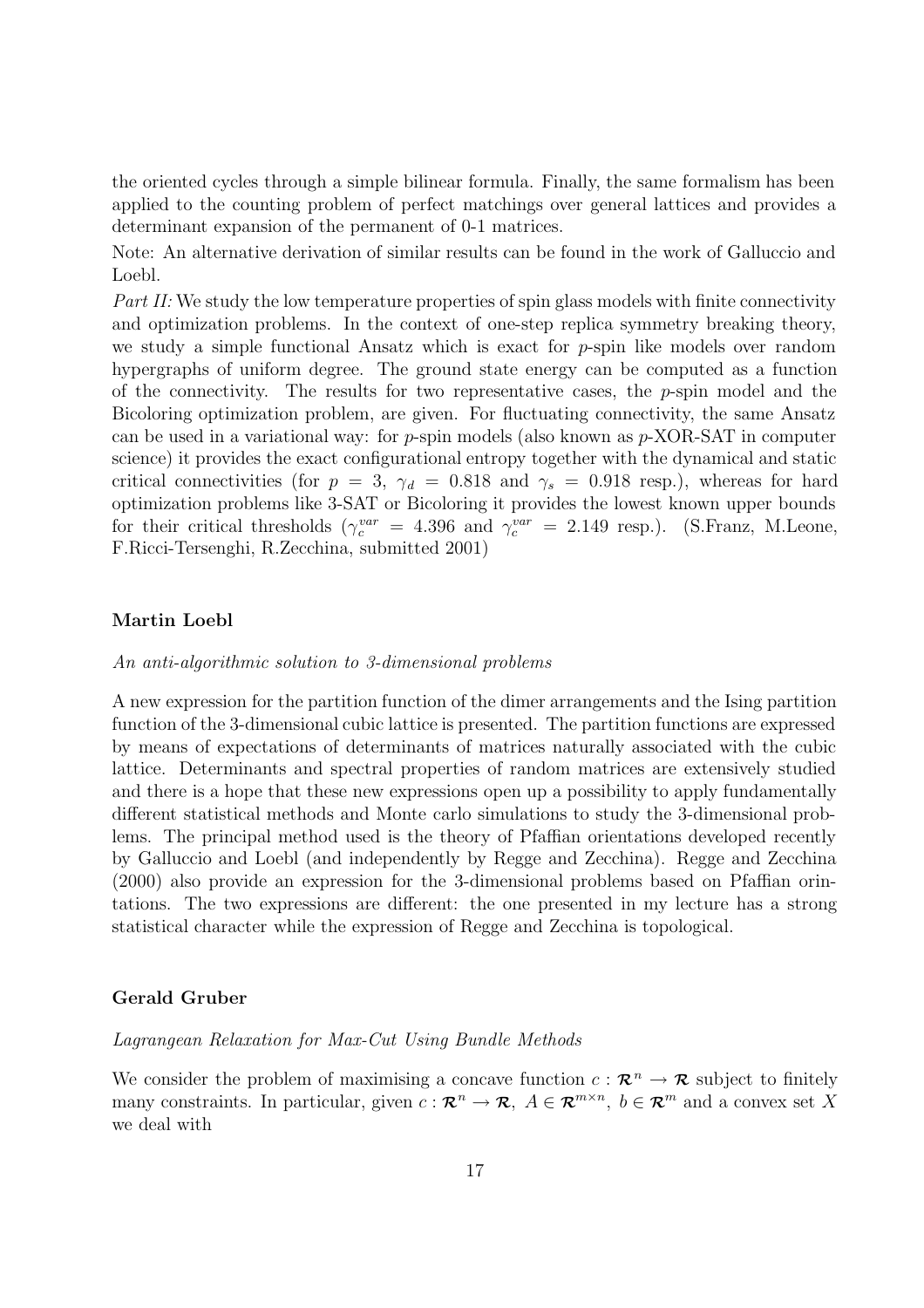$(P)$  max  $c(x)$ s.t.  $x \in X$  $Ax < b$ 

The number of constraints m could be very large, hence solving  $(P)$  is still too difficult. The goal is selecting important inequalities of  $Ax \leq b$  to get a good approximation of the original problem. We present a method which leads tu such an approximation in reasonable time. This work was done with I. Fischer, F. Rendl, R. Sotirov.

#### Kurt Mehlhorn

Recent Advances in the LEDA System

We report about three recent advances:

- a hierarchy of graph classes: the new graph classes allow one to customize the graph data structure. This saves space and hence increases speed.
- an implementation of an  $\mathcal{O}(nm \log n)$  weighted matching algorithm for general graphs.
- the average case analysis of a heuristic for weighted matchings.

#### Alexander Hartmann

#### Phase transition in the vertex-cover problem

The vertex-cover problem (VC) is a classical NP-complete problem in theoretical computer science. For a graph, a vertex cover  $V_{VC}$  is a subset of vertices, such that all edges are incident to at least one member of  $V_{VC}$ . On an ensemble of random graphs (with N vertices and  $cN/2$  edges), VC exhibits a phase transition controlled by the size of the vertex cover  $x = |V_{VC}|/N$ : For small values x it is impossible for almost all graphs to find a vertex cover, regardless which vertices are chosen to belong to it, while for  $x$  larger a critical value  $x_c = x_c(c)$  a vertex cover can be found almost surely. This transition coincides with a change of the typical time complexity of algorithms which solve VC. The instances which are the hardest to solve appear in the vicinity of the transition.

Here, the problem is treated by means of computer simulations and analytical calculations. Different algorithms (heuristic and exact) for solving VC are presented. The replica symmetric phase diagram is in excellent agreement with numerical findings up to average connectivity  $c = e$ .

Usually the covers of random graphs are highly degenerate. A quantity which allows to study the structure of the covers is the backbone, which is the subset of all vertices which have in all degenerate covers the same state (i.e. covered or uncovered). The behavior of VC on the  $x = x<sub>c</sub>(c)$  phase boundary can be partly understood in terms of percolation transitions appearing at different connectivities  $c$  for the graphs, the non-backbone subgraph and the backbone subgraph and the core.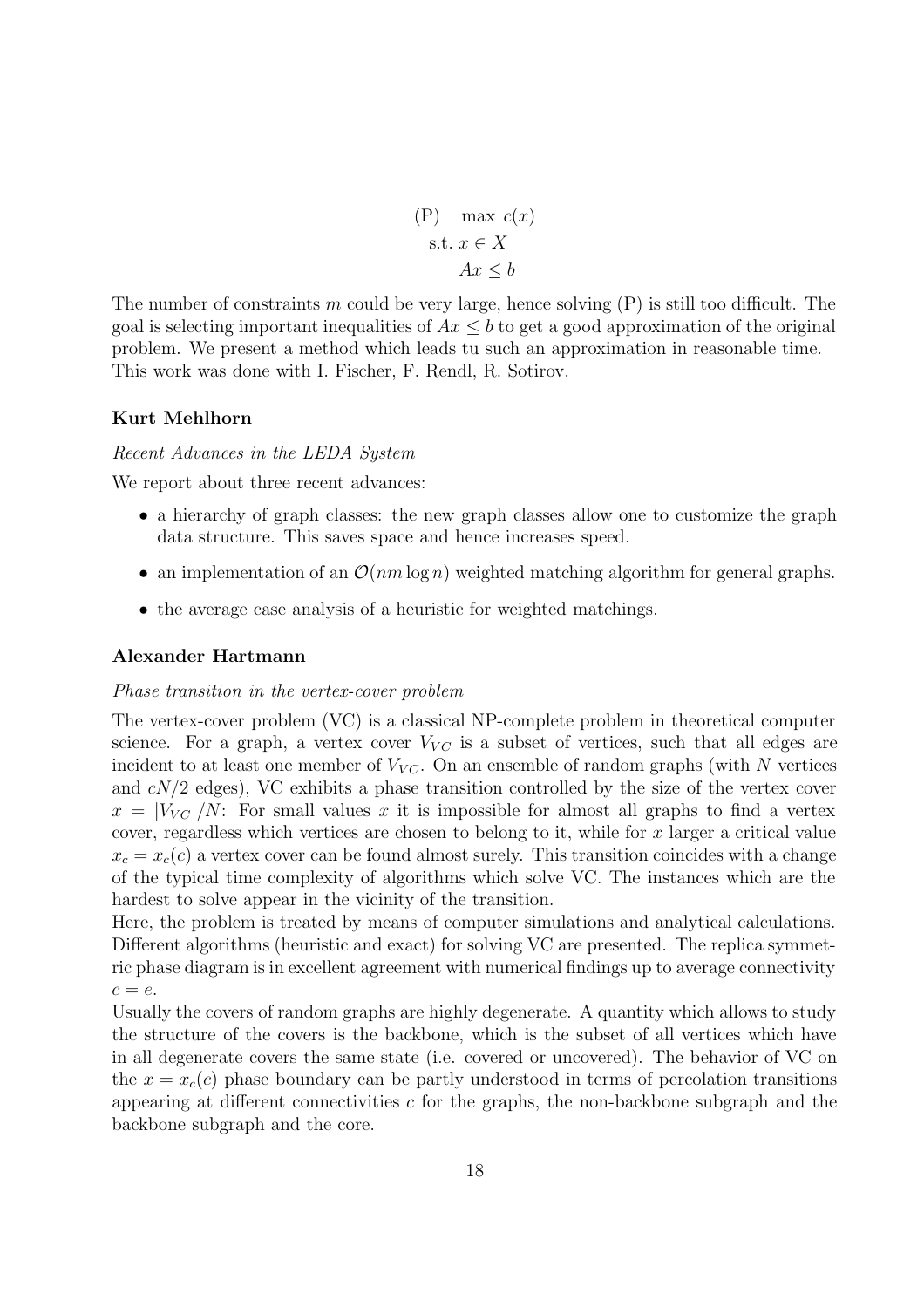#### Martin Weight

Typical solution time for a vertex-covering algorithm on finite-connectivity random systems

Over the last few years, the analysis of phase transition phenomena in combinatorial optimization has increasingly attracted statistical physics. Many methods developed in statistical mechanics of disordered systems can be applied directly to describe the location of such phase transitions, the statistical properties of the solutions, or the behavior of algorithms. Here we analytically describe the typical solution time needed by a backtracking algorithm to solve the vertex-cover decision problem on random graphs. We find two transitions: The first one is algorithm dependent and marks the dynamical transition from linear linear to exponential solution times. The second one gives the maximal computational complexity and is situated exactly at the algorithm-independent phase transition in its solvability. Analytical results are found to aggree perfectly with numerical simulations. This work is done in collaboration with A. K. Hartmann.

Kai Nagel

#### Iterative Relaxation for Network Optimization in Transportation Simulations

In real transportation systems, people adapt to congestion, that is, they select modes, routes, starting times, etc. such that the effect of congestion is anticipated. In simulations, this is modelled via day-to-day replanning, that is, in each iteration a fraction of the simulated travellers changes plans based on information from the previous iteration. This is thus similar to a standard relaxation technique, where an approximate solution is computed, then behavior of this approximate solution is tested, and then the approximate solution is improved. Also, the questions are similar, for example: Does a given relaxation method converge? Is this solution unique? The simulations are stochastic, what does that mean? Corresponding results for large scale transportation simulations are as of now mostly computational; they indicate that for current scenarios the situation is well-behaved, that is, there is only one basin of attraction and all relaxation methods generate similar traffic patterns. This situation may however change with the inclusion of more degrees of freedom for the agent. – Another set of questions concerns the validity of such relaxed results. If real traffic is "relaxed", then we have a purely computational problem to find that relaxed state fast. If real traffic however is not relaxed, then we need to model the adaptation process realistically.

#### Hawoong Jeong

### The Architecture of Complexity: From the Diameter of the WWW to the Structure of the Cell

Systems as diverse as the world wide web or the cell are described by networks with complex topology. Traditionally it has been assumed that these networks are random. However, recent studies indicate that such complex systems emerge as a result of self-organizing processes governed by simple but generic laws, resulting in topologies strikingly different from those predicted by random networks. Such studies also lead to a paradigm shift regarding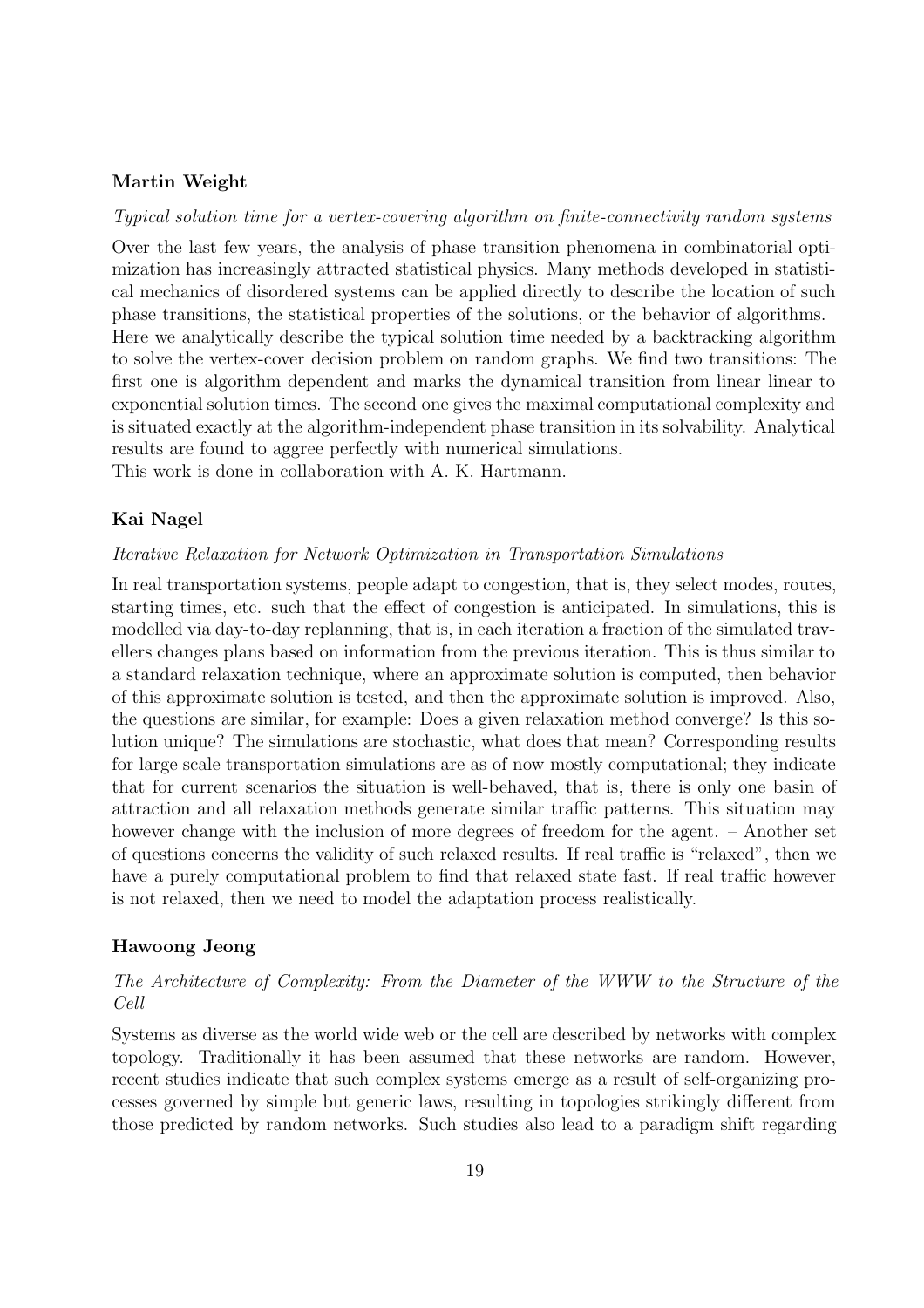our approach to complex networks, allowing us to view them as dynamical systems rather than static graphs. I will discuss the implications of these findings on the error and attack tolerance of the Internet, the robustness of the cells.

#### Jae-Dong Noh

Ground State Property Studies of Random Periodic Elastic Media with a Maxflow/Mincut Algorithm

Exact combinatorial algorithms developed by computer scientists are useful in studying ground state properties of physical systems with disorder. We apply the Maxflow/Mincut algorithm to study the ground state properties of random periodic elastic media. In periodic elastic media like charge density wave systems or flux line lattices frozen-in disorder (like point defects or other impurities) often competes with the periodic crystal potential. The former tries to roughen the elastic media whereas the latter increases the tendency to keep it flat. We study a lattice model for such a system in three space dimensions at zero temperature by computing their exact ground states using the Maxflow/Mincut algorithm. At a critical ratio bewteen disorder strength and potential depth we find a rougening transition from a flat to a rough phase and characterize it by determining its critical exponents via finite size scaling. They turn out to be close to those of the three-dimensional random field Ising model, the implications are discussed. This work is done in collaboration with H. Rieger.

#### Torben Hagerup, Heiko Rieger

#### The  $q \rightarrow \infty$  random bond Potts model at criticality as a combinatorial optimization problem

We consider the q-state Potts model at the critical temperature  $T_c(q)$  on a square lattice or 2d grid graph  $G = (N, E)$  with random bonds. It is defined by the Hamiltonian  $\mathcal{H} =$  $-\sum_{e\in E}J_e\cdot \delta(S_{s(e)},S_{t(e)})$  with  $J_e\geq 0$  fixed random variables,  $S_i \in \{1,\ldots,q\}$   $\forall i \in N$ and  $\delta(S, S') = 1$  for  $S = S'$  and  $\delta(S, S') = 0$  for  $S \neq S'$ . With the **F**ortuin-Kasteleyn and  $\delta(S, S') = 1$  for  $S = S'$  and  $\delta(S, S') = 0$  for  $S \neq S'$ . With the **p**ortuin-Kasteleyn transformation the partition function can be written as  $\mathcal{Z} = \sum_{x \in E} q^{n(x)+1} e^{-\sum_{x \in E} q^{n(x)+1}}$ , where the sum is over all subsets x of the edge set E of G,  $n(x)$  the number of connected components of  $G' = (N, x)$  and  $w_e(J_e)$  random weights symmetrically distributed around 0, e.g.  $w_e = \pm \omega$ with equal probability. In the limit  $q \to \infty$  the thermodynamic properties are determined by those configurations that maximize the exponent of q in  $\mathcal{Z}$ , i.e. the solutions to the combinatorial optimization task

$$
\max_{x \in E} \left\{ n(x) + \sum_{e \in x} \left( \frac{1}{2} + w_e \right) \right\}.
$$

We discuss a 2/3-approximation to the optimal configuration of this maximization problem utilizing the Gomory-Hu tree of the graph G (with edge weights  $1/2 + w_e$ ). We compare it with approximate solutions obtained via simulated annealing and extract in this way